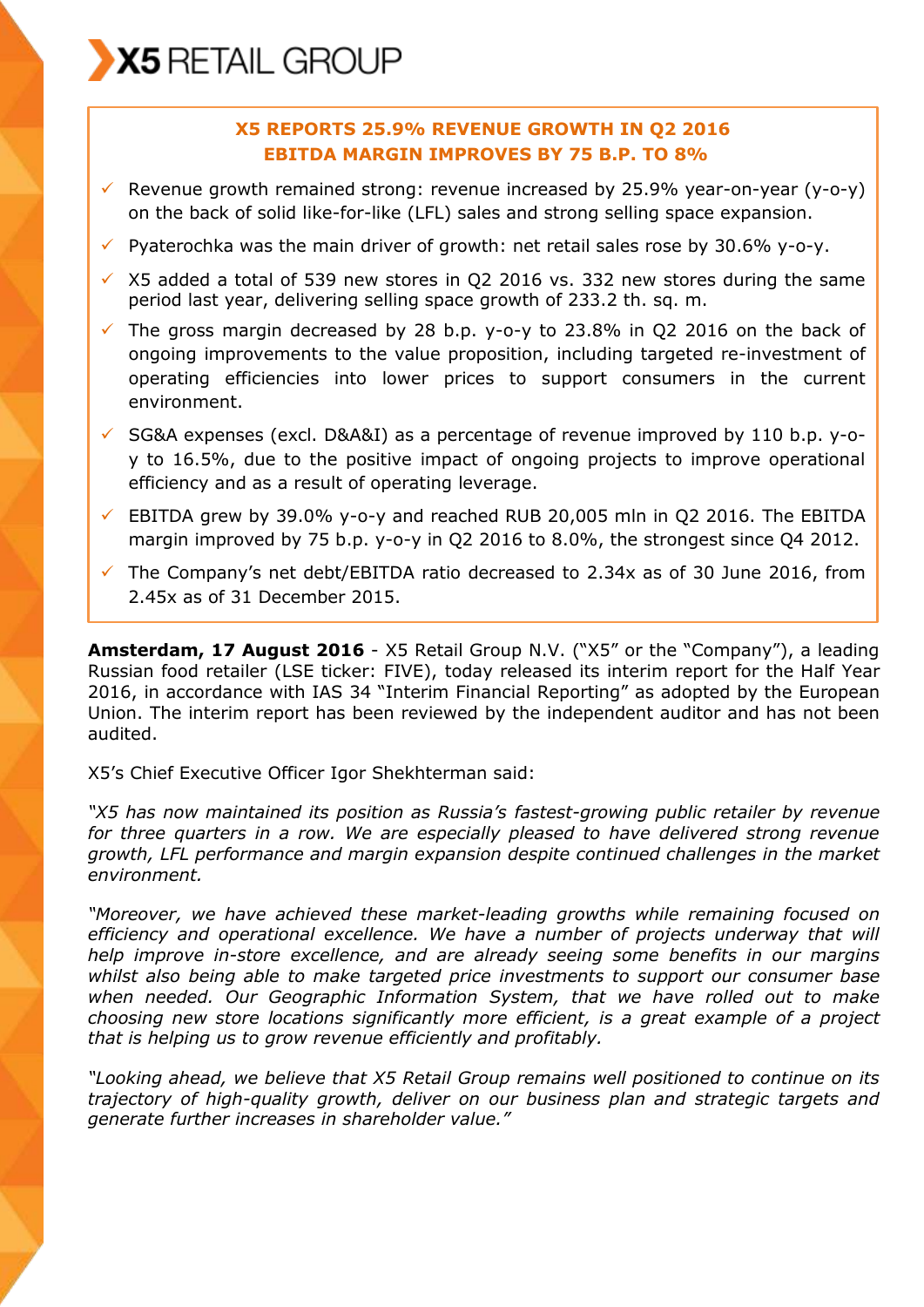# **Profit and loss statement highlights (1)**

| <b>Russian Rouble (RUB), million</b><br>(mln) | Q2 2016 | Q2 2015 | change,<br>$y - 0 - y, %$ | H1 2016 | H1 2015 | change,<br>у-о-у, % |
|-----------------------------------------------|---------|---------|---------------------------|---------|---------|---------------------|
| <b>Revenue</b>                                | 251,633 | 199,883 | 25.9                      | 483,244 | 382,608 | 26.3                |
| incl. net retail sales (2)                    | 249,722 | 198,623 | 25.7                      | 480,323 | 380,676 | 26.2                |
| Pyaterochka                                   | 189,437 | 145,050 | 30.6                      | 360,806 | 274,629 | 31.4                |
| Perekrestok                                   | 37,315  | 31,296  | 19.2                      | 74,856  | 63,046  | 18.7                |
| Karusel                                       | 20,124  | 19,420  | 3.6                       | 39,141  | 37,317  | 4.9                 |
| Express                                       | 2,845   | 2,857   | (0.4)                     | 5,519   | 5,684   | (2.9)               |
| Gross profit                                  | 59,807  | 48,075  | 24.4                      | 115,998 | 92,971  | 24.8                |
| Gross profit margin, %                        | 23.8    | 24.1    | (28) b.p.                 | 24.0    | 24.3    | (30) b.p.           |
| <b>EBITDA</b>                                 | 20,005  | 14,389  | 39.0                      | 36,498  | 27,517  | 32.6                |
| EBITDA margin, %                              | 8.0     | 7.2     | 75 b.p.                   | 7.6     | 7.2     | 36 b.p.             |
| <b>Operating profit</b>                       | 14,458  | 9,923   | 45.7                      | 25,864  | 18,991  | 36.2                |
| Operating profit margin, %                    | 5.7     | 5.0     | 78 b.p.                   | 5.4     | 5.0     | 39 b.p.             |
| <b>Net profit</b>                             | 7,950   | 3,832   | 107.5                     | 13,004  | 7,942   | 63.7                |
| Net profit margin, %                          | 3.2     | 1.9     | 124 b.p.                  | 2.7     | 2.1     | 62 b.p.             |

(1) Please note that in this and other tables, and in the text of this press release, immaterial deviations in the calculation of % changes, subtotals and totals are due to rounding

(2) Net retail sales represent revenue from operations of X5-managed stores net of VAT. This number differs from revenue, which also includes proceeds from wholesale operations, direct franchisees (royalty payments) and other revenue.

# **Net retail sales**

# **Q2 & H1 2016 average ticket, customer visits, basket by format, % change y-o-y**

|                        |                          | Q2 2016                  |                            |                          | H1 2016                    |                            |
|------------------------|--------------------------|--------------------------|----------------------------|--------------------------|----------------------------|----------------------------|
|                        | <b>Average</b><br>ticket | # of<br><b>customers</b> | <b>Net</b><br>retail sales | <b>Average</b><br>ticket | $#$ of<br><b>customers</b> | <b>Net</b><br>retail sales |
| Pyaterochka            | 2.0                      | 28.2                     | 30.6                       | 3.3                      | 27.4                       | 31.4                       |
| Perekrestok            | 2.5                      | 15.6                     | 19.2                       | 2.9                      | 15.1                       | 18.7                       |
| Karusel                | (1.5)                    | 5.0                      | 3.6                        | 0.9                      | 3.8                        | 4.9                        |
| Express                | (3.6)                    | 2.5                      | (0.4)                      | (1.8)                    | (1.9)                      | (2.9)                      |
| <b>X5 Retail Group</b> | 0.6                      | 24.9                     | 25.7                       | 1.8                      | 24.0                       | 26.2                       |

Total net retail sales growth was a solid 25.7% y-o-y, driven by:

- 6.3% increase in LFL sales; and
- 19.4% y-o-y increase from net new space, resulting from a 31.8% y-o-y rise in selling space.

Pyaterochka continued to benefit from a value proposition that is one of the best adapted to Russian consumers' needs and from its strong store-opening programme, making it the key driver for X5's Q2 2016 growth: net retail sales rose by 30.6% y-o-y.

Perekrestok's net retail sales growth accelerated to 19.2% y-o-y in Q2 2016 from 18.2% yo-y in Q1 2016.

# **Selling space by format, square meters (sq. m.)**

|                        | As at<br>$30 - Jun - 16$ | As at     | change vs<br>31-Dec-15 31-Dec-15, % | As at     | change vs<br>30-Jun-15 30-Jun-15, % |
|------------------------|--------------------------|-----------|-------------------------------------|-----------|-------------------------------------|
| Pyaterochka            | 2,825,106                | 2,422,626 | 16.6                                | 2,002,200 | 41.1                                |
| Perekrestok            | 501,538                  | 484,008   | 3.6                                 | 444,814   | 12.8                                |
| Karusel                | 384,174                  | 390,133   | (1.5)                               | 361,197   | 6.4                                 |
| Express                | 36,542                   | 36,407    | 0.4                                 | 35,453    | 3.1                                 |
| <b>X5 Retail Group</b> | 3,747,359                | 3,333,174 | 12.4                                | 2,843,663 | 31.8                                |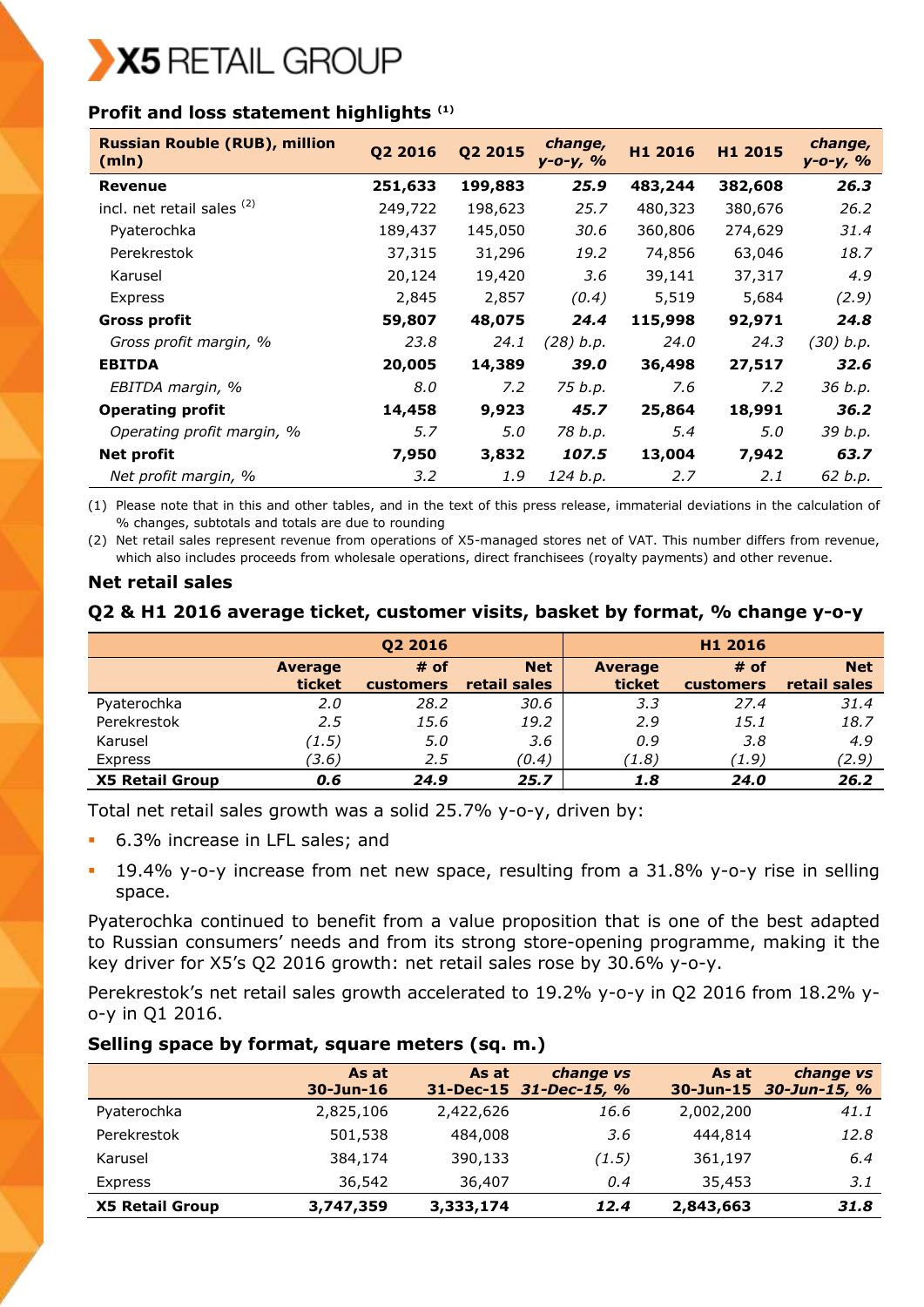# **Q2 & H1 2016 LFL(3) store performance by format, % change y-o-y**

In Q2 2016, LFL sales performance remained strong despite slowing food-price inflation and weak consumer spending during Q2 2016.

Solid LFL traffic growth of 3.0% y-o-y was driven by the strong performance of Pyaterochka and traffic improvement at Perekrestok, which delivered positive LFL traffic for the second quarter in a row.

|                        | Q2 2016      |                |               |                 | H1 2016        |               |
|------------------------|--------------|----------------|---------------|-----------------|----------------|---------------|
|                        | <b>Sales</b> | <b>Traffic</b> | <b>Basket</b> | <b>Sales</b>    | <b>Traffic</b> | <b>Basket</b> |
| Pyaterochka            | 8.1          | 3.6            | 4.3           | 9.1             | 3.3            | 5.7           |
| Perekrestok            | 4.8          | 2.0            | 2.7           | 4.6             | 1.3            | 3.3           |
| Karusel                | (3.1)        | (0.0)          | (3.1)         | (2.3)           | (1.7)          | (0.6)         |
| Express                | (7.8)        | (7.6)          | (0.2)         | (7.7)           | (9.1)          | $1.5^{\circ}$ |
| <b>X5 Retail Group</b> | 6,3          | 3.0            | 3.1           | Z <sub>.0</sub> | 2.5            | 4.4           |

For more details on net retail sales growth please refer to X5's [Q2 2016 Trading Update.](https://www.x5.ru/en/PublishingImages/Pages/Media/News/190716_Q2_2016_trading_update_eng.pdf)

(3) LFL comparisons of retail sales between two periods are comparisons of retail sales in local currency (including VAT) generated by the relevant stores. The stores that are included in LFL comparisons are those that have operated for at least 12 full months. Their sales are included in the LFL calculation starting from the day of the store's opening. We include all stores that fit our LFL criteria in each reporting period.

# **Gross profit margin**

The gross margin decreased by 28 b.p. y-o-y to 23.8% in Q2 2016 on the back of ongoing adaptation to the format value propositions, including targeted re-investment of new operating efficiencies into lower prices to support consumers in the current environment. The changing makeup of each format's contribution to revenue also affected the gross margin, as Pyaterochka's share continued to increase.

# **Selling, general and administrative (SG&A) expenses (excl. D&A&I)**

| <b>RUB mln</b>           | Q2 2016   | Q2 2015   | change,<br>$y - 0 - y, %$ | H1 2016   | H1 2015   | change,<br>у-о-у, % |
|--------------------------|-----------|-----------|---------------------------|-----------|-----------|---------------------|
| <b>Staff costs</b>       | (18, 169) | (15,083)  | 20.5                      | (36, 314) | (29, 675) | 22.4                |
| % of Revenue             | 7.2       | 7.5       | (33) b.p.                 | 7.5       | 7.8       | (24) b.p.           |
| Lease expenses           | (11, 379) | (8, 675)  | 31.2                      | (22,004)  | (17, 042) | 29.1                |
| % of Revenue             | 4.5       | 4.3       | 18 b.p.                   | 4.6       | 4.5       | 10 b.p.             |
| <b>Utilities</b>         | (4, 238)  | (3, 567)  | 18.8                      | (9, 222)  | (7,620)   | 21.0                |
| % of Revenue             | 1.7       | 1.8       | (10) b.p.                 | 1.9       | 2.0       | (8) b.p.            |
| <b>Other store costs</b> | (3,581)   | (3,078)   | 16.3                      | (7,029)   | (5,807)   | 21.0                |
| % of Revenue             | 1.4       | 1.5       | (12) b.p.                 | 1.5       | 1.5       | (6) b.p.            |
| Third party services     | (1,806)   | (2,072)   | (12.8)                    | (3,654)   | (3, 351)  | 9.0                 |
| % of Revenue             | 0.7       | 1.0       | (32) b.p.                 | 0.8       | 0.9       | (12) b.p.           |
| <b>Other expenses</b>    | (2, 363)  | (2,726)   | (13.3)                    | (4,622)   | (5,062)   | (8.7)               |
| % of Revenue             | 0.9       | 1.4       | (42) b.p.                 | 1.0       | 1.3       | (37) b.p.           |
| SG&A (excl. D&A&I)       | (41, 536) | (35, 201) | 18.0                      | (82, 845) | (68, 557) | 20.8                |
| % of Revenue             | 16.5      | 17.6      | (110) b.p.                | 17.1      | 17.9      | (77) b.p.           |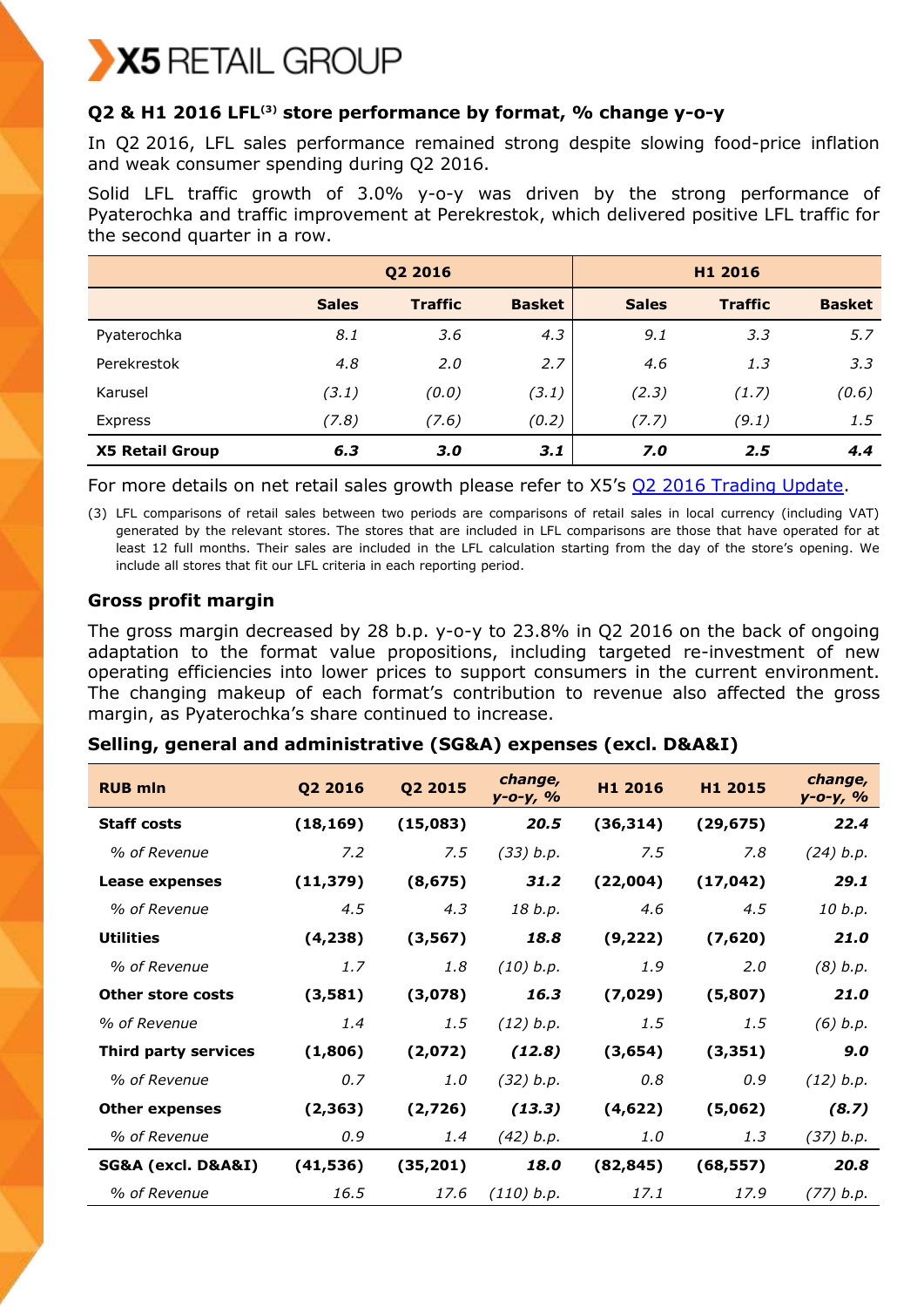In Q2 2016, SG&A expenses excluding D&A&I as a percentage of revenue were down y-o-y by 110 b.p. to 16.5%, mainly due to improved staff costs, utilities, third party services and other expenses.

Staff costs as a percentage of revenue were reduced y-o-y by 33 b.p. in Q2 2016 to 7.2%, mainly due to the positive operating leverage effect.

Lease expenses as a percentage of revenue in Q2 2016 increased y-o-y by 18 b.p. to 4.5% due to accelerated new store openings. The majority of new openings were leased, which caused an increase in the leased space share of the total real estate portfolio. As a percentage of X5's total real estate portfolio, leased space accounted for 65% as of 30 June 2016, compared to 60% as of 30 June 2015.

Utilities costs as a percentage of revenue declined y-o-y by 10 b.p. to 1.7% in Q2 2016 due to the continued effect from installation of energy-efficient LED lighting in stores and distribution centres, and efficiencies achieved in heat supply.

Other store costs decreased by 12 b.p. as a percentage of revenue in Q2 2016 compared to Q2 2015, driven by projects to optimise in-store processes.

Third-party services expenses as a percentage of revenue declined y-o-y by 32 b.p. in Q2 2016 to 0.7% due to lower expenses for marketing and consultant services.

In Q2 2016, other expenses as a percentage of revenue decreased by 42 b.p. y-o-y, primarily due to higher provisions accrued in Q2 2015.

In H1 2016, SG&A expenses as a percentage of revenue decreased y-o-y by 77 b.p. to 17.1% due to the impact of operational efficiency projects and operating leverage.

# **Lease/sublease and other income**

As a percentage of revenue, the Company's income from lease, sublease and other operations changed immaterially in Q2 2016 compared to Q2 2015.

| <b>RUB mln</b>                     | 02 2016  | Q2 2015  | change,<br>$y - 0 - y, %$ | H1 2016   | H1 2015   | change,<br>$y - 0 - y$ , % |
|------------------------------------|----------|----------|---------------------------|-----------|-----------|----------------------------|
| Gross profit                       | 59,807   | 48,075   | 24.4                      | 115,998   | 92,971    | 24.8                       |
| Gross profit margin, %             | 23.8     | 24.1     | (28) b.p.                 | 24.0      | 24.3      | (30) b.p.                  |
| SG&A (excl. D&A&I)                 | (41,536) | (35,201) | 18.0                      | (82, 845) | (68, 557) | 20.8                       |
| % of Revenue                       | 16.5     | 17.6     | (110) b.p.                | 17.1      | 17.9      | (77) b.p.                  |
| Lease/sublease and<br>other income | 1,735    | 1,515    | 14.6                      | 3,346     | 3,103     | 7.8                        |
| % of Revenue                       | 0.7      | 0.8      | $(7)$ b.p.                | 0.7       | 0.8       | (12) b.p.                  |
| <b>EBITDA</b>                      | 20,005   | 14,389   | 39.0                      | 36,498    | 27,517    | 32.6                       |
| EBITDA margin, %                   | 8.0      | 7.2      | 75 b.p.                   | 7.6       | 7.2       | 36 b.p.                    |

# **EBITDA and EBITDA margin**

As a result of the factors discussed above, EBITDA in Q2 2016 grew by 39% and totalled RUB 20,005 mln, or 8.0% of revenue, compared to RUB 14,389 mln, or 7.2% of revenue in Q2 2015.

In H1 2016, EBITDA increased by 32.6% and amounted to RUB 36,498 mln, or 7.6% of revenue, compared to RUB 27,517 mln, or 7.2% of revenue, in the corresponding period of 2015.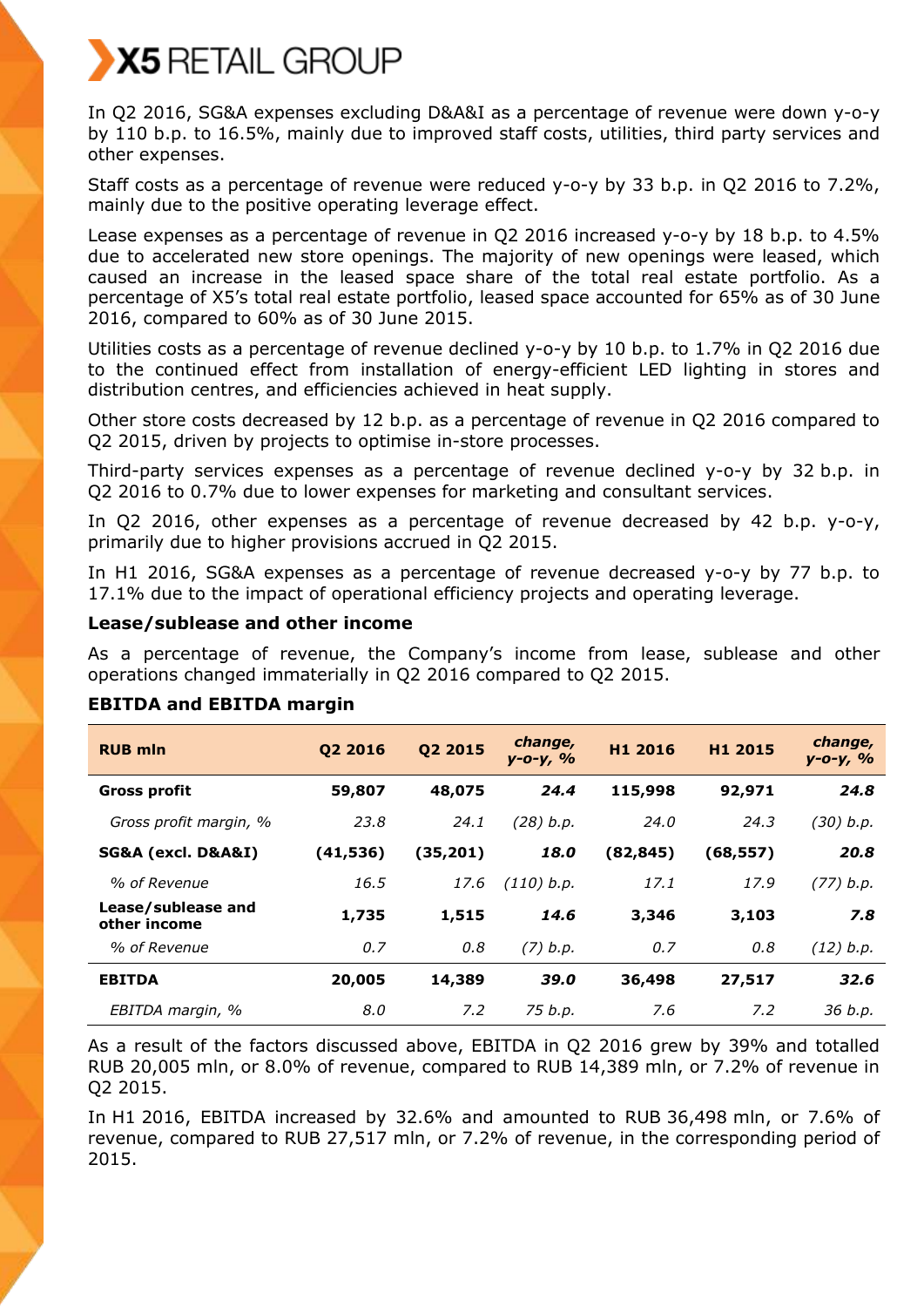# **Segment reporting**

| <b>RUB mln</b>        | H1 2016  | H1 2015  | change,<br>$y - 0 - y, %$ |
|-----------------------|----------|----------|---------------------------|
| Pyaterochka           |          |          |                           |
| Revenue               | 362,054  | 275,514  | 31.4                      |
| <b>EBITDA</b>         | 29,926   | 21,900   | 36.6                      |
| EBITDA margin, %      | 8.3      | 7.9      | 32 b.p.                   |
| <b>Perekrestok</b>    |          |          |                           |
| Revenue               | 75,518   | 63,477   | 19.0                      |
| <b>EBITDA</b>         | 5,453    | 4,955    | 10.1                      |
| EBITDA margin, %      | 7.2      | 7.8      | (59) b.p.                 |
| <b>Karusel</b>        |          |          |                           |
| Revenue               | 39,495   | 37,344   | 5.8                       |
| <b>EBITDA</b>         | 2,110    | 1,817    | 16.1                      |
| EBITDA margin, %      | 5.3      | 4.9      | 48 b.p.                   |
| <b>Other segments</b> |          |          |                           |
| Revenue               | 6,177    | 6,273    | (1.5)                     |
| <b>EBITDA</b>         | 335      | 179      | 87.2                      |
| EBITDA margin, %      | 5.4      | 2.9      | 257 b.p.                  |
| Corporate             |          |          |                           |
| <b>EBITDA</b>         | (1, 326) | (1, 333) | (0.5)                     |

In H1 2016, Pyaterochka's EBITDA margin increased y-o-y by 32 b.p. to 8.3%, driven by a value proposition that is one of the best adapted to Russian consumers' needs and solid performance of mature stores operating under the new concept.

Perekrestok's EBITDA margin declined y-o-y by 59 b.p. to 7.2% due to targeted price investments to maintain loyalty of the format's core audience.

In H1 2016, Karusel's EBITDA margin improved y-o-y by 48 b.p. to 5.3% on the back of optimisation of the store portfolio and improved in-store efficiencies.

Other segments include Perekrestok Express, where the EBITDA margin improved y-o-y by 257 b.p. to 5.4% in H1 2016, mainly due to the optimisation of the store portfolio, better terms from suppliers and improved in-store efficiencies.

Corporate expenses slightly decreased, by 0.5% y-o-y, due to continued elimination of duplicated functions.

# **D&A&I**

Depreciation, amortisation and impairment costs in Q2 2016 totalled RUB 5,547 mln (RUB 10,634 mln for H1 2016), declining y-o-y as a percentage of revenue by 3 b.p. to 2.2% (for H1 2016: down by 3 b.p. to 2.2%). This was driven by the operating leverage effect and a decreasing share of owned stores in X5's total real estate portfolio.

# **Non-operating gains and losses**

| <b>RUB mln</b>              | Q2 2016  | Q2 2015 | change,<br>$y - 0 - y, %$ | H1 2016  | H1 2015  | change,<br>$y - 0 - y, %$ |
|-----------------------------|----------|---------|---------------------------|----------|----------|---------------------------|
| <b>Operating profit</b>     | 14,458   | 9,923   | 45.7                      | 25,864   | 18,991   | 36.2                      |
| Net finance costs           | (4, 433) | (4,240) | 4.6                       | (8, 915) | (8, 185) | 8.9                       |
| Net FX result               | 81       | 30      | 170.0                     | 142      | 144      | (1.4)                     |
| Share of loss of associates |          |         |                           |          |          |                           |
| <b>Profit before tax</b>    | 10,106   | 5,713   | 76.9                      | 17,091   | 10,950   | 56.1                      |
| Income tax expense          | (2, 156) | (1,881) | 14.6                      | (4,087)  | (3,008)  | 35.9                      |
| <b>Net profit</b>           | 7,950    | 3,832   | 107.5                     | 13,004   | 7,942    | 63.7                      |
| Net margin, %               | 3.2      | 1.9     | 124 b.p.                  | 2.7      | 2.1      | 62 b.p.                   |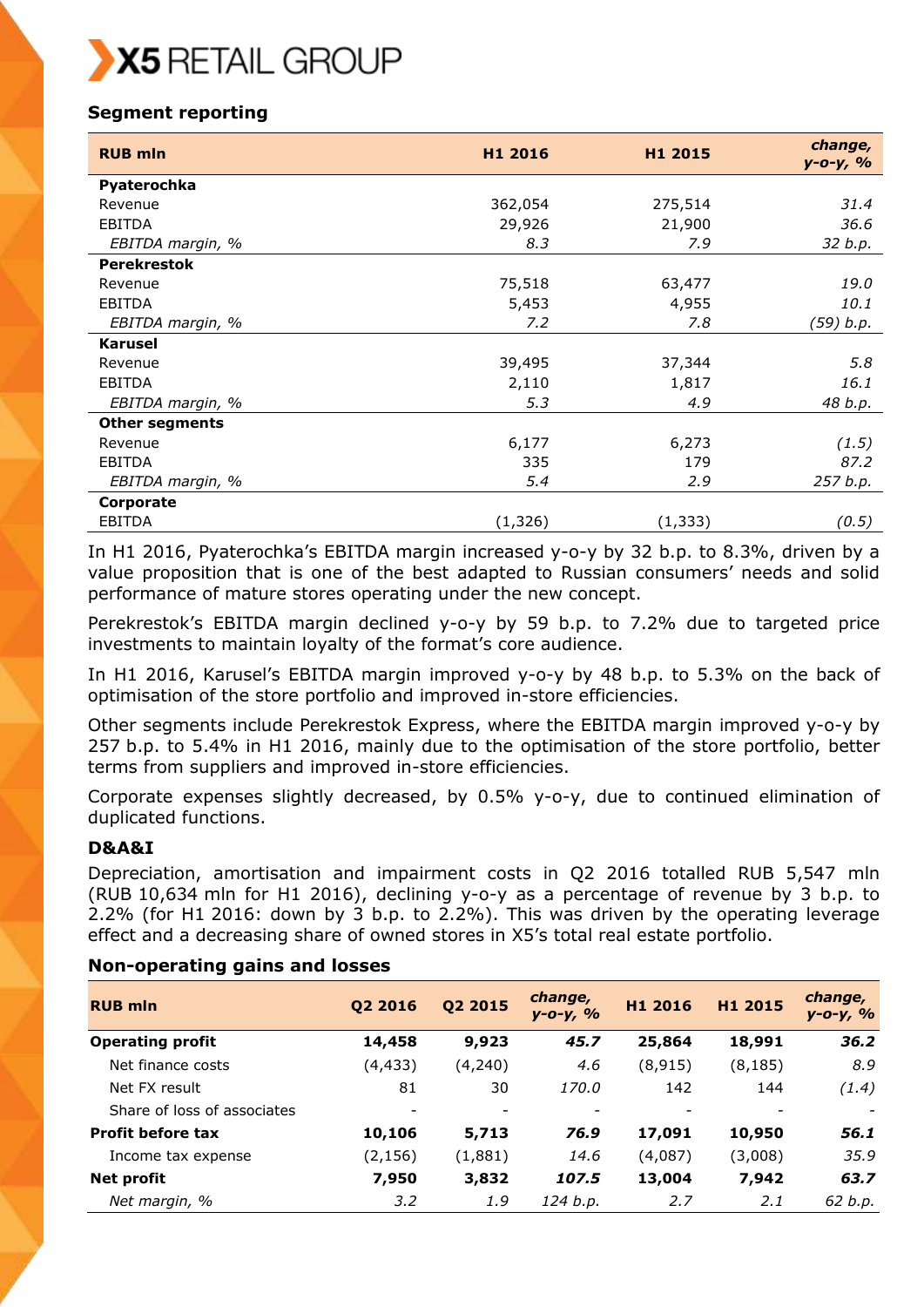

Net finance costs in Q2 2016 increased y-o-y by 4.6% to RUB 4,433 mln due to the higher level of weighted average gross debt. The weighted average effective interest rate on X5's total debt decreased from 13.3% for H1 2015 to 11.67% for H1 2016 due to declining interest rates in Russian capital markets and actions undertaken by X5 to minimise interest expenses. In May 2016, X5 issued BO-06 series exchange-listed corporate bonds in the total amount of RUB 5 bln with a 10.5% coupon rate and a 1.5-year put option. In June 2016, X5 made several drawdowns from a long-term credit line from Alfa Bank in the total amount of RUB 14.7 bln.

| <b>RUB mln</b>                                                          | Q2 2016   | Q2 2015  | change,<br>$y - 0 - y, %$ | H1 2016   | H1 2015   | change,<br>$y - 0 - y$ , % |
|-------------------------------------------------------------------------|-----------|----------|---------------------------|-----------|-----------|----------------------------|
| Net cash from operating activities<br>before changes in working capital | 20,122    | 15,384   | 30.8                      | 36,810    | 28,957    | 27.1                       |
| Change in working capital                                               | (2, 914)  | (2,919)  | (0.2)                     | (9,221)   | (14, 058) | (34.4)                     |
| Net interest and income tax<br>paid                                     | (4,653)   | (5,622)  | (17.2)                    | (9,308)   | (10, 307) | (9.7)                      |
| Net cash flows generated from<br>operating activities                   | 12,555    | 6,843    | 83.5                      | 18,281    | 4,592     | 298.1                      |
| Net cash used in investing<br>activities                                | (18, 596) | (13,520) | 37.5                      | (33, 531) | (21, 340) | 57.1                       |
| Net cash generated from<br>financing activities                         | 6,979     | 6,100    | 14.4                      | 11,728    | (4,340)   | n/a                        |
| Effect of exchange rate changes<br>on cash & cash equivalents           | (6)       | 6        | n/a                       | (5)       | (3)       | 66.7                       |
| Net increase/(decrease) in<br>cash & cash equivalents                   | 932       | (571)    | n/a                       | (3,527)   | (21,091)  | (83.3)                     |

# **Consolidated cash flow statement highlights**

In Q2 2016, the Company's net cash from operating activities before changes in working capital increased by RUB 4,738 mln, or 30.8%, and totalled RUB 20,122 mln in Q2 2016. Changes in working capital remained stable, and totalled RUB 2,914 mln.

Net interest and income tax paid in Q2 2016 decreased by RUB 969 mln, or 17.2%, and totalled RUB 4,653 mln. The effect from the increased level of gross debt as of 30 June 2016 compared to 30 June 2015 was offset by the lower weighted average effective interest rate on X5's debt for Q2 2016. Income tax paid decreased due to overpaid amounts as of 31 December 2015 and the refund of excess taxes paid in previous periods.

As a result, in Q2 2016, net cash flows generated from operating activities totalled RUB 12,555 mln, compared to a RUB 6,843 mln for the same period of 2015.

In H1 2016, net cash flows generated from operating activities increased to RUB 18,281 mln, compared to a RUB 4,592 mln for the same period of 2015 due to the reasons mentioned above and the working capital effect.

Net cash used in investing activities, which generally consists of payments for property, plant and equipment, totalled RUB 18,596 mln in Q2 2016, compared to RUB 13,520 mln for the same period last year, and reflects higher expenditures on store expansion. X5 added 233.2 th. sq. m. of selling space in Q2 2016, a 44.0% increase compared to the same period last year. For H1 2016, net cash used in investing activities increased to RUB 33,531 mln from RUB 21,340 mln in H1 2015. X5 added 414.2 th. sq. m. of selling space in H1 2016, which is a 52.6% increase y-o-y.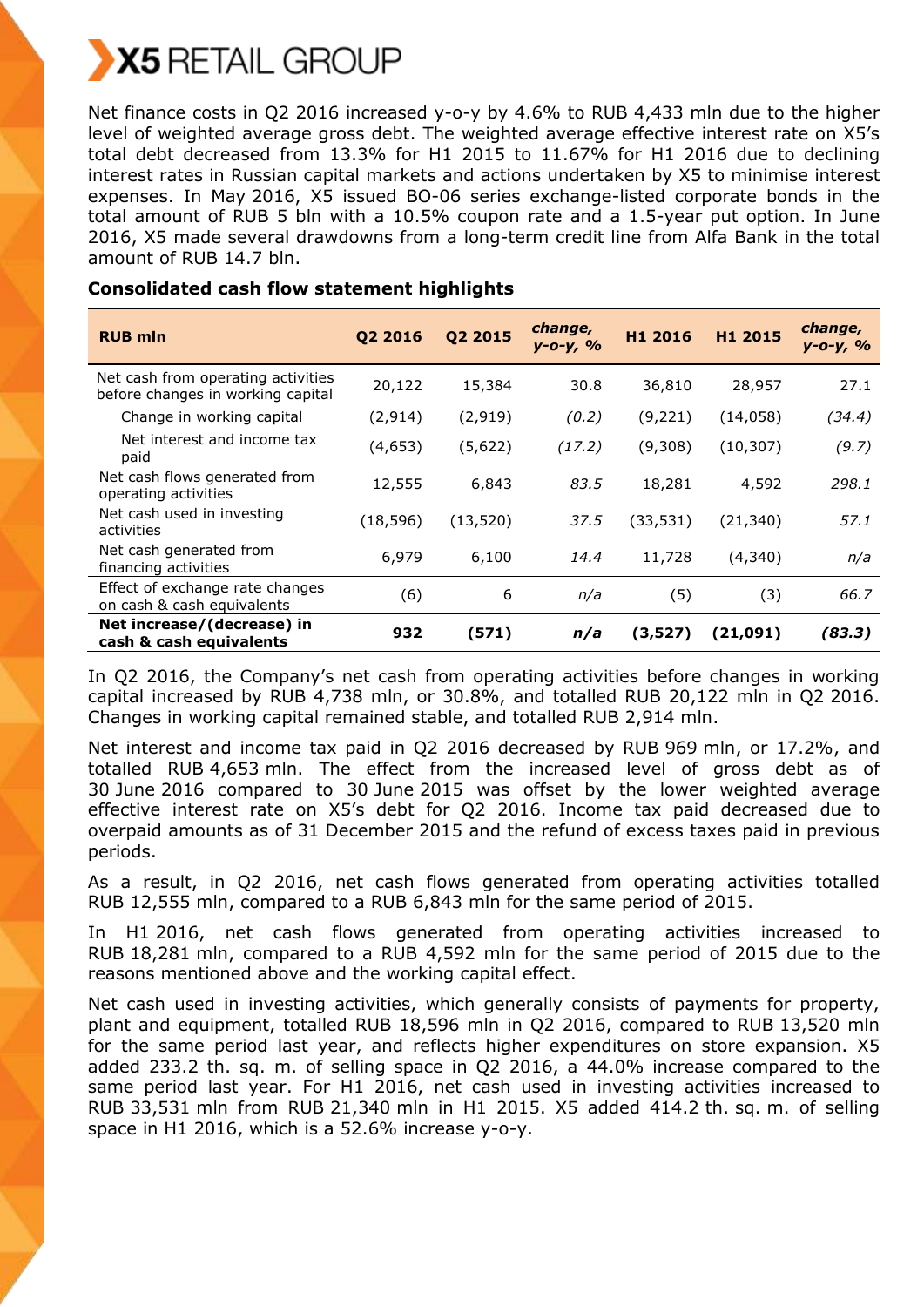Net cash generated from financing activities increased to RUB 6,979 mln in Q2 2016 from RUB 6,100 mln for Q2 2015. In H1 2016, net cash generated from financing activities totalled RUB 11,728 mln compared to net cash used in financing activities of RUB 4,340 mln for H1 2015. The increase was related to the drawdown of available credit lines and bonds issued to finance the Company's investment programme.

| <b>RUB mln</b>    | $30 - Jun - 16$ | % in total | $31 - Dec - 15$ | % in total | $30 - Jun - 15$ | % in total |
|-------------------|-----------------|------------|-----------------|------------|-----------------|------------|
| <b>Total debt</b> | 156,000         |            | 144,215         |            | 129,029         |            |
| Short-term debt   | 43,063          | 27.6       | 42,670          | 29.6       | 30,779          | 23.9       |
| Long-term debt    | 112,937         | 72.4       | 101,545         | 70.4       | 98,250          | 76.1       |
| Net debt          | 150,569         |            | 135,257         |            | 124,497         |            |
| Net debt/ EBITDA  | 2.34            |            | 2.45            |            | 2.39            |            |

# **Liquidity update**

As of 30 June 2016, the Company's total debt amounted to RUB 156,000 mln, of which 27.6% was short-term debt and 72.4% long-term debt. The Company's debt is 100% denominated in Russian Roubles.

As of 30 June 2016, the Company had access to RUB 156,475 mln of available credit limits from major Russian and international banks.

# **Related Party Transactions**

For a description of the related party transactions entered into by the Company we refer to note 7 of the consolidated condensed interim financial statements.

# **Risks and Uncertainties**

X5's risk management program provides executive management with a periodic and indepth understanding of X5's key business risks and the risk management and internal controls in place to mitigate these risks. For a detailed description of all risks we refer to the Annual Report 2015. It should be noted that there are additional risks that management believe are immaterial or otherwise common to most companies, or that we are currently unaware of. The Company has assessed the risks for the second half of 2016 and believes that the risks identified are in line with those presented in the Annual Report 2015. For a description of the financial risks faced by the Company we refer to note 20 of the consolidated condensed interim financial statements and the Company's Annual Report 2015.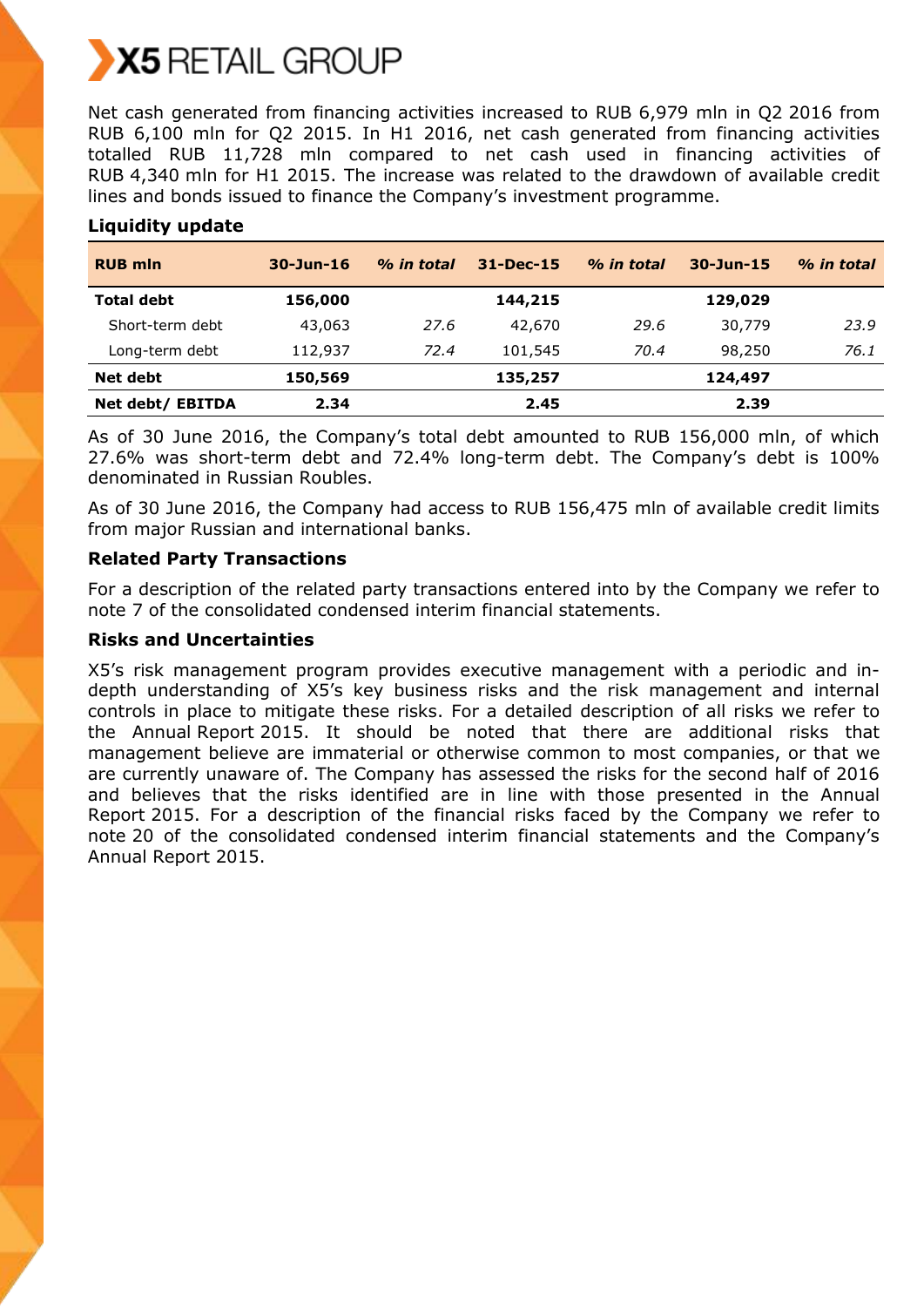

# **Note to Editors:**

X5 Retail Group N.V. (LSE: FIVE, Fitch – 'BB', Moody's – 'Ba3', S&P – 'BB-') is a leading Russian food retailer. The Company operates several retail formats: the chain of proximity stores under the Pyaterochka brand, the supermarket chain under the Perekrestok brand, the hypermarket chain under the Karusel brand and Express convenience stores under various brands.

As of 30 June 2016, X5 had 7,936 Company-operated stores. It has the leading market position in both Moscow and St. Petersburg and a significant presence in the European part of Russia. Its store base includes 7,164 Pyaterochka proximity stores, 493 Perekrestok supermarkets, 89 Karusel hypermarkets and 190 convenience stores. The Company operates 35 DCs and 1,469 Company-owned trucks across the Russian Federation.

For the full year 2015, revenue totalled RUB 808,818 mln (USD 13,268 mln), Adjusted EBITDA reached RUB 59,413 mln (USD 975 mln), and net profit for the period amounted to RUB 14,174 mln (USD 233 mln). In H1 2016, revenue totalled RUB 483,244 mln (USD 6,878 mln), EBITDA reached RUB 36,498 mln (USD 519 mln), and net profit amounted to RUB 13,004 mln (USD 185 mln).

X5's Shareholder structure is as follows: Alfa Group – 47.86%, founders of Pyaterochka – 14.43%, X5 Directors – 0.06%, treasury shares – 0.01%, free float – 37.64%.

# *Forward looking statements:*

*This announcement includes statements that are, or may be deemed to be, "forwardlooking statements". These forward-looking statements can be identified by the fact that they do not only relate to historical or current events. Forward-looking statements often use words such as "anticipate", "target", "expect", "estimate", "intend", "expected", "plan", "goal", "believe", or other words of similar meaning.*

*By their nature, forward-looking statements involve risk and uncertainty because they relate to future events and circumstances, a number of which are beyond X5 Retail Group N.V.'s control. As a result, actual future results may differ materially from the plans, goals and expectations set out in these forward-looking statements.* 

*Any forward-looking statements made by or on behalf of X5 Retail Group N.V. speak only as of the date of this announcement. Save as required by any applicable laws or regulations, X5 Retail Group N.V. undertakes no obligation publicly to release the results of any revisions to any forward-looking statements in this document that may occur due to any change in its expectations or to reflect events or circumstances after the date of this document.*

# **For further details please contact:**

**Maxim Novikov** Head of Investor Relations Tel.: +7 (495) 502-9783 e-mail: [Maxim.Novikov@x5.ru](mailto:Maxim.Novikov@x5.ru)

**Andrey Vasin** Investor Relations Officer Tel.:+7 (495) 662-88-88 ext. 21-456 e-mail: [Andrey.Vasin@x5.ru](mailto:Andrey.Vasin@x5.ru)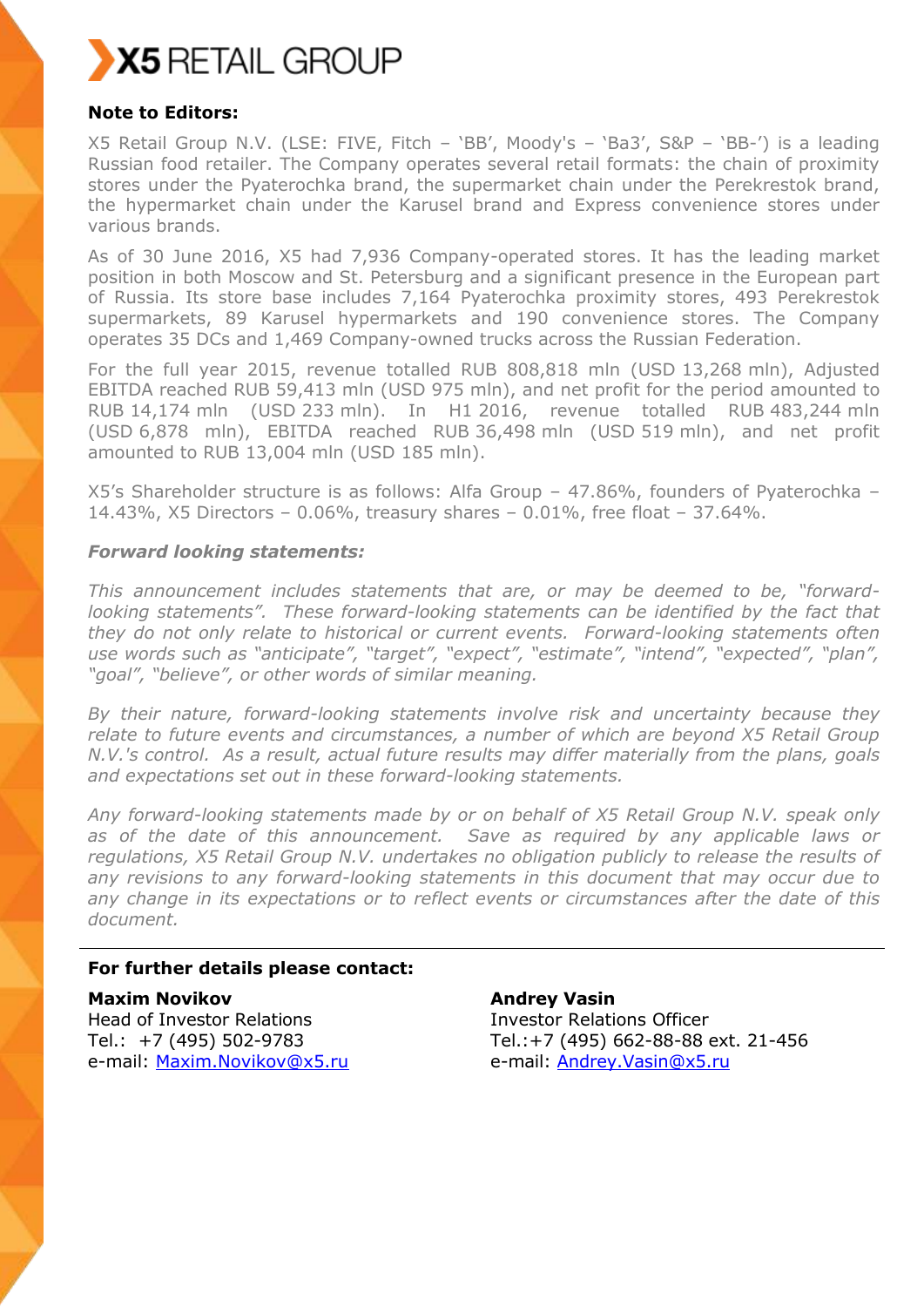**X5 Retail Group N.V.**

**Condensed Consolidated Interim Financial Statements**

**Six months ended 30 June 2016**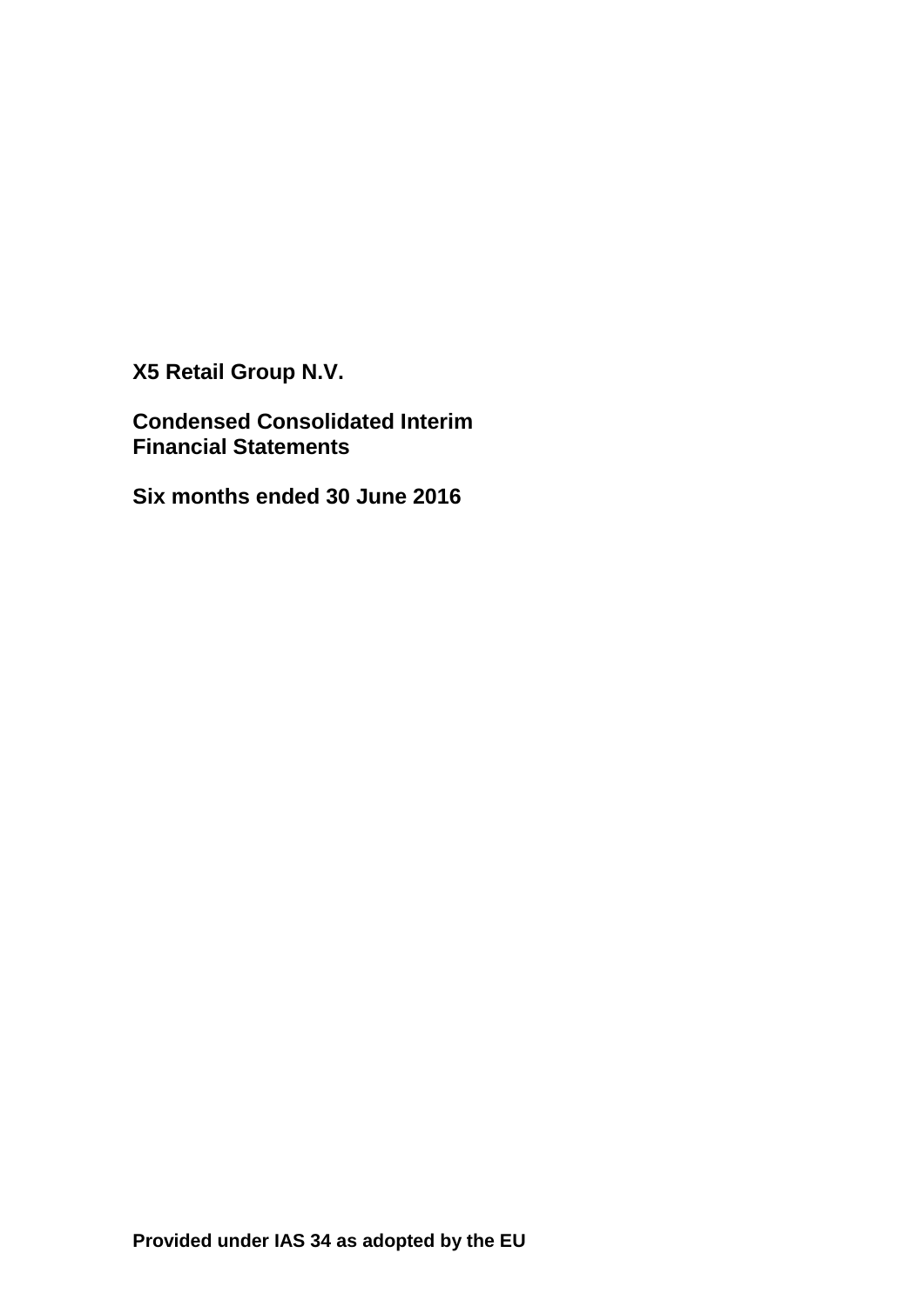## **Contents**

DIRECTORS' RESPONSIBILITY STATEMENT

INDEPENDENT AUDITOR'S REVIEW REPORT

## CONDENSED CONSOLIDATED INTERIM STATEMENTS

# NOTES TO THE CONDENSED CONSOLIDATED INTERIM FINANCIAL STATEMENTS

| 2  |                                                                     |  |
|----|---------------------------------------------------------------------|--|
| 3  | CRITICAL ACCOUNTING ESTIMATES AND JUDGEMENTS IN APPLYING ACCOUNTING |  |
|    |                                                                     |  |
| 4  |                                                                     |  |
| 5  |                                                                     |  |
| 6  |                                                                     |  |
|    |                                                                     |  |
| 8  |                                                                     |  |
| 9  |                                                                     |  |
| 10 |                                                                     |  |
| 11 |                                                                     |  |
| 12 |                                                                     |  |
| 13 |                                                                     |  |
| 14 |                                                                     |  |
| 15 |                                                                     |  |
| 16 |                                                                     |  |
| 17 |                                                                     |  |
| 18 |                                                                     |  |
| 19 |                                                                     |  |
| 20 |                                                                     |  |
| 21 |                                                                     |  |
| 22 |                                                                     |  |
| 23 |                                                                     |  |
|    |                                                                     |  |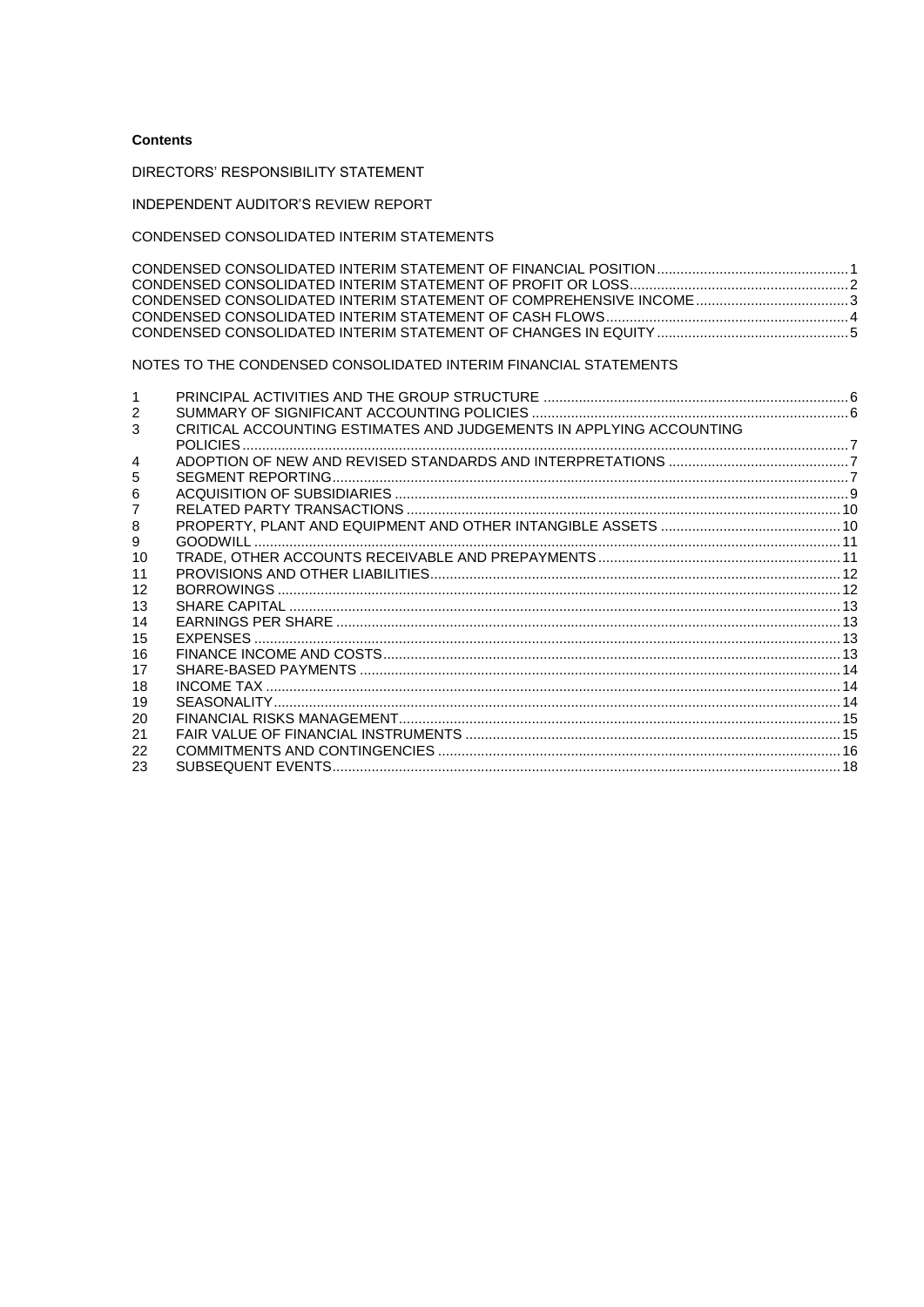## **DIRECTORS' RESPONSIBILITY STATEMENT**

This report contains the half-yearly condensed consolidated financial statements of X5 Retail Group N.V. ("the Company") for the six months ended 30 June 2016 and the responsibility statement by the Company's Management Board (the "Management Board"), which have been reviewed by the independent auditor and are not audited.

The following statement, which should be read in conjunction with the independent auditors' responsibilities stated in the review report, is made with a view to distinguishing the respective responsibilities of the Management Board and those of the independent auditors in relation to the condensed consolidated interim financial statements of X5 Retail Group N.V. and its subsidiaries (the "Group").

The Management Board is responsible for the preparation of the condensed consolidated interim financial statements that present fairly the financial position of the Group at 30 June 2016, and the results of its operations, cash flows and changes in shareholders' equity for the six months then ended, in compliance with International Accounting Standard 34 *Interim Financial Reporting*.

In preparing the condensed consolidated interim financial statements, the Management Board is responsible for:

- Selecting suitable accounting principles and applying them consistently;
- Making judgments and estimates that are reasonable and prudent;
- Stating whether IFRS issued by the International Accounting Standards Board and adopted by the European Union have been followed, subject to any material departures disclosed and explained in the condensed consolidated interim financial statements; and
- Preparing the condensed consolidated interim financial statements on a going concern basis, unless it is inappropriate to presume that the Group will continue in business for the foreseeable future.

The Management Board is also responsible for:

- Designing, implementing and maintaining an effective and sound system of internal controls, throughout the Group;
- Maintaining proper accounting records that disclose, with reasonable accuracy at any time, the financial position of the Group, and which enable them to ensure that the condensed consolidated interim financial statements of the Group comply with International Accounting Standard 34 *Interim Financial Reporting*;
- Maintaining statutory accounting records in compliance with local legislation and accounting standards in the respective jurisdictions in which the Group operates;
- Taking such steps as are reasonably available to them to safeguard the assets of the Group; and
- Preventing and detecting fraud and other irregularities.

The Management Board hereby declares that to the best of their knowledge, the half-yearly financial statements included in this interim report, which have been prepared in accordance with International Accounting Standard 34 *Interim Financial Reporting* as adopted by the European Union, give a true and fair view of the assets, liabilities, financial position and profit or loss of the Company and the undertakings included in the consolidation taken as a whole, and the half-yearly management report includes a fair review of the information required pursuant to section 5:25d (8)/(9) of the Dutch Financial Markets Supervision Act *(Wet op het financieel toezicht)*.

 $\overline{\phantom{a}}$  , and the contribution of the contribution of the contribution of the contribution of the contribution of the contribution of the contribution of the contribution of the contribution of the contribution of the

Igor Shekhterman Elena Milinova Chief Executive Officer 16 August 2016 16 August 2016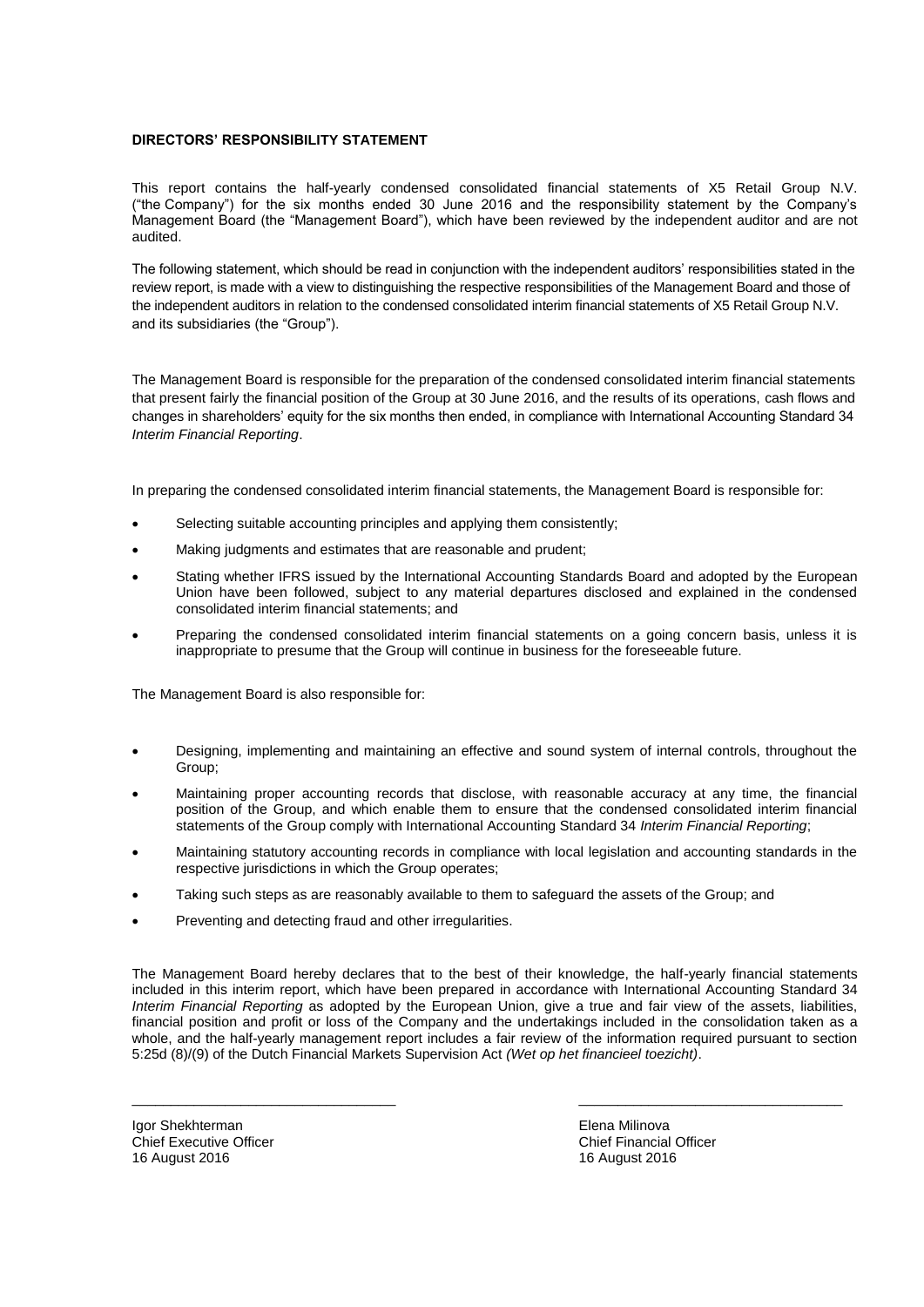

# **Independent auditor's review report**

To: the supervisory board and shareholders of X5 Retail Group N.V.

## Introduction

We have reviewed the accompanying condensed consolidated interim financial statements of

X5 Retail Group N.V., Amsterdam, that comprise the condensed consolidated interim statement of financial position as at 30 June 2016, the condensed consolidated interim statements of profit or loss, comprehensive income, cash flows and changes in equity for the six-month period then ended, and the notes, comprising a summary of the significant accounting policies and other explanatory information.

Management is responsible for the preparation and presentation of these condensed consolidated interim financial statements in accordance with IAS 34, "Interim Financial Reporting" as adopted by the European Union. Our responsibility is to express a conclusion on these interim financial statements based on our review.

## Scope

We conducted our review in accordance with Dutch law including Standard 2410, "Review of Interim Financial Information Performed by the Independent Auditor of the Entity". A review of interim financial information consists of making inquiries, primarily of persons responsible for financial and accounting matters, and applying analytical and other review procedures. A review is substantially less in scope than an audit conducted in accordance with Dutch Standards on Auditing and consequently does not enable us to obtain assurance that we would become aware of all significant matters that might be identified in an audit. Accordingly, we do not express an audit opinion.

#### Conclusion

Based on our review, nothing has come to our attention that causes us to believe that the accompanying condensed consolidated interim financial statements for the six-month period ended 30 June 2016 are not prepared, in all material respects, in accordance with IAS 34, "Interim Financial Reporting", as adopted by the European Union.

Amsterdam, 16 August 2016

Ernst & Young Accountants LLP

signed by G.A. Arnold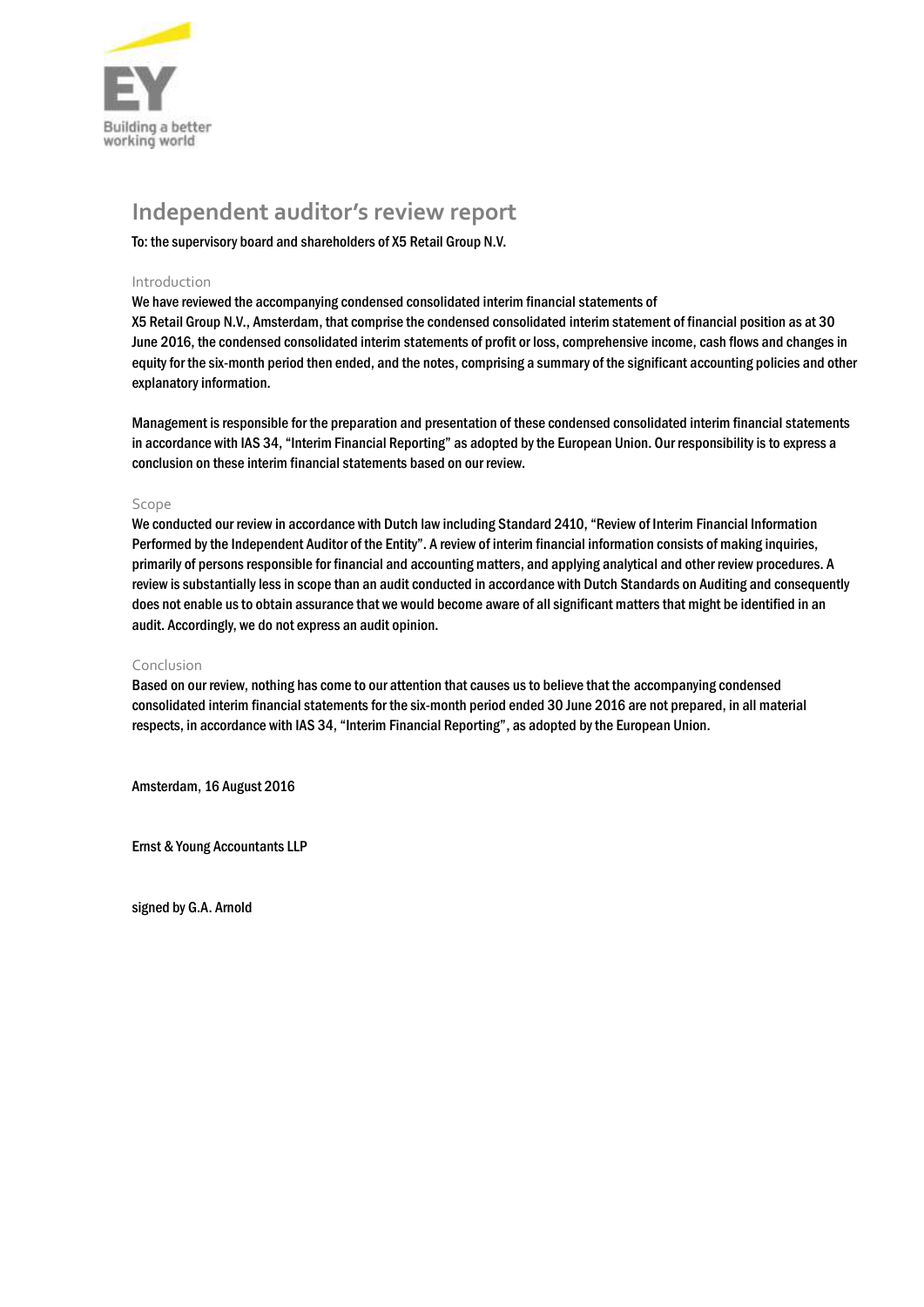|                                                     | <b>Note</b> |         | 30 June 2016 31 December 2015 |
|-----------------------------------------------------|-------------|---------|-------------------------------|
|                                                     |             |         |                               |
| <b>ASSETS</b>                                       |             |         |                               |
| <b>Non-current assets</b>                           |             |         |                               |
| Property, plant and equipment                       | 8           | 208,199 | 189,000                       |
| Investment property                                 |             | 4,589   | 4,828                         |
| Goodwill                                            | 9           | 77,800  | 75,313                        |
| Other intangible assets                             | 8           | 15,491  | 15,101                        |
| Other non-current assets                            |             | 4,296   | 3,751                         |
| Deferred tax assets                                 |             | 4,723   | 5,417                         |
| <b>Current assets</b>                               |             | 315,098 | 293,410                       |
| Inventories                                         |             | 62,970  |                               |
| Indemnification asset                               |             | 1,106   | 57,887<br>1,261               |
| Trade, other accounts receivable and prepayments    | 10          | 20,427  | 25,008                        |
| Current income tax receivable                       |             | 1,299   | 1,729                         |
| VAT and other taxes receivable                      |             | 10,753  | 13,862                        |
| Cash and cash equivalents                           |             | 5,431   | 8,958                         |
|                                                     |             | 101,986 | 108,705                       |
| <b>TOTAL ASSETS</b>                                 |             | 417,084 | 402,115                       |
|                                                     |             |         |                               |
| <b>EQUITY AND LIABILITIES</b>                       |             |         |                               |
| Equity attributable to equity holders of the parent |             |         |                               |
| Share capital                                       | 13          | 2,458   | 2,458                         |
| Share premium                                       |             | 46,251  | 46,253                        |
| Retained earnings                                   |             | 68,974  | 55,970                        |
| Share-based payment reserve                         | 17          | 52      | 37                            |
|                                                     |             | 117,735 | 104,718                       |
| <b>Total equity</b>                                 |             | 117,735 | 104,718                       |
|                                                     |             |         |                               |
| <b>Non-current liabilities</b>                      |             |         |                               |
| Long-term borrowings                                | 12          | 112,937 | 101,545                       |
| Deferred tax liabilities                            |             | 6,361   | 4,961                         |
| Long-term deferred revenue                          |             | 7       | 11                            |
|                                                     |             | 119,305 | 106,517                       |
| <b>Current liabilities</b>                          |             |         |                               |
| Trade accounts payable                              |             | 99,185  | 103,773                       |
| Short-term borrowings                               | 12          | 43,063  | 42,670                        |
| Interest accrued                                    |             | 1,498   | 1,390                         |
| Short-term deferred revenue                         |             | 134     | 243                           |
| Current income tax payable                          |             | 2,401   | 1,684                         |
| Provisions and other liabilities                    | 11          | 33,763  | 41,120                        |
|                                                     |             | 180,044 | 190,880                       |
| <b>Total liabilities</b>                            |             | 299,349 | 297,397                       |
| <b>TOTAL EQUITY AND LIABILITIES</b>                 |             | 417,084 | 402,115                       |

Igor Shekhterman Elena Milinova and the Shekhterman Elena Milinova Chief Executive Officer Chief Financial Officer Chief Financial Officer 16 August 2016 16 August 2016

 $\frac{1}{2}$  ,  $\frac{1}{2}$  ,  $\frac{1}{2}$  ,  $\frac{1}{2}$  ,  $\frac{1}{2}$  ,  $\frac{1}{2}$  ,  $\frac{1}{2}$  ,  $\frac{1}{2}$  ,  $\frac{1}{2}$  ,  $\frac{1}{2}$  ,  $\frac{1}{2}$  ,  $\frac{1}{2}$  ,  $\frac{1}{2}$  ,  $\frac{1}{2}$  ,  $\frac{1}{2}$  ,  $\frac{1}{2}$  ,  $\frac{1}{2}$  ,  $\frac{1}{2}$  ,  $\frac{1$ 

The accompanying Notes on pages 6 to 18 are an integral part of these condensed consolidated interim financial statements.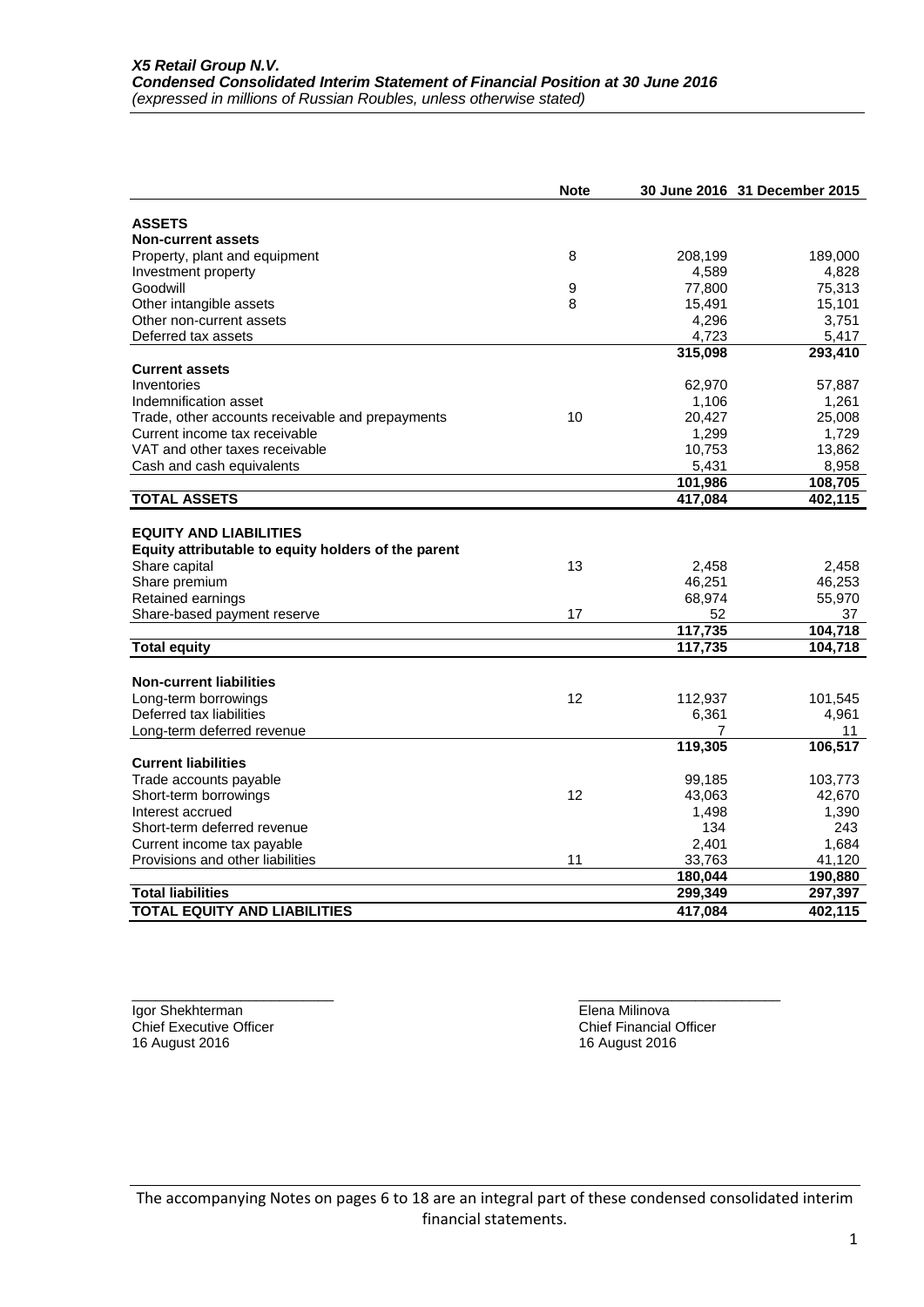|                                                                  | <b>Note</b> | Six months ended Six months ended<br>30 June 2016 | 30 June 2015 |
|------------------------------------------------------------------|-------------|---------------------------------------------------|--------------|
|                                                                  |             |                                                   |              |
| Revenue                                                          | 5           | 483,244                                           | 382,608      |
| Cost of sales                                                    |             | (367,246)                                         | (289,637)    |
| <b>Gross profit</b>                                              |             | 115,998                                           | 92,971       |
| Selling, general and administrative expenses                     | 15          | (93, 480)                                         | (77, 083)    |
| Lease/sublease and other income                                  |             | 3,346                                             | 3,103        |
| <b>Operating profit</b>                                          |             | 25,864                                            | 18,991       |
| Finance costs                                                    | 16          | (8,943)                                           | (8, 557)     |
| Finance income                                                   | 16          | 28                                                | 372          |
| Net foreign exchange gain                                        |             | 142                                               | 144          |
| <b>Profit before tax</b>                                         |             | 17,091                                            | 10,950       |
| Income tax expense                                               | 18          | (4,087)                                           | (3,008)      |
| Profit for the period                                            |             | 13,004                                            | 7,942        |
|                                                                  |             |                                                   |              |
| Profit for the period attributable to:                           |             | 13,004                                            | 7,942        |
| Equity holders of the parent                                     |             |                                                   |              |
| Basic earnings per share for profit attributable to the equity   |             |                                                   |              |
| holders of the parent (expressed in RUB per share)               | 14          | 191.56                                            | 117.02       |
| Diluted earnings per share for profit attributable to the equity |             |                                                   |              |
| holders of the parent (expressed in RUB per share)               | 14          | 191.55                                            | 117.02       |

Igor Shekhterman **Elena Milinova**<br>
Chief Executive Officer<br>
Chief Executive Officer Chief Executive Officer Chief Financial Officer Chief Financial Officer 16 August 2016 16 August 2016

\_\_\_\_\_\_\_\_\_\_\_\_\_\_\_\_\_\_\_\_\_\_\_\_\_\_\_ \_\_\_\_\_\_\_\_\_\_\_\_\_\_\_\_\_\_\_\_\_\_\_\_\_\_\_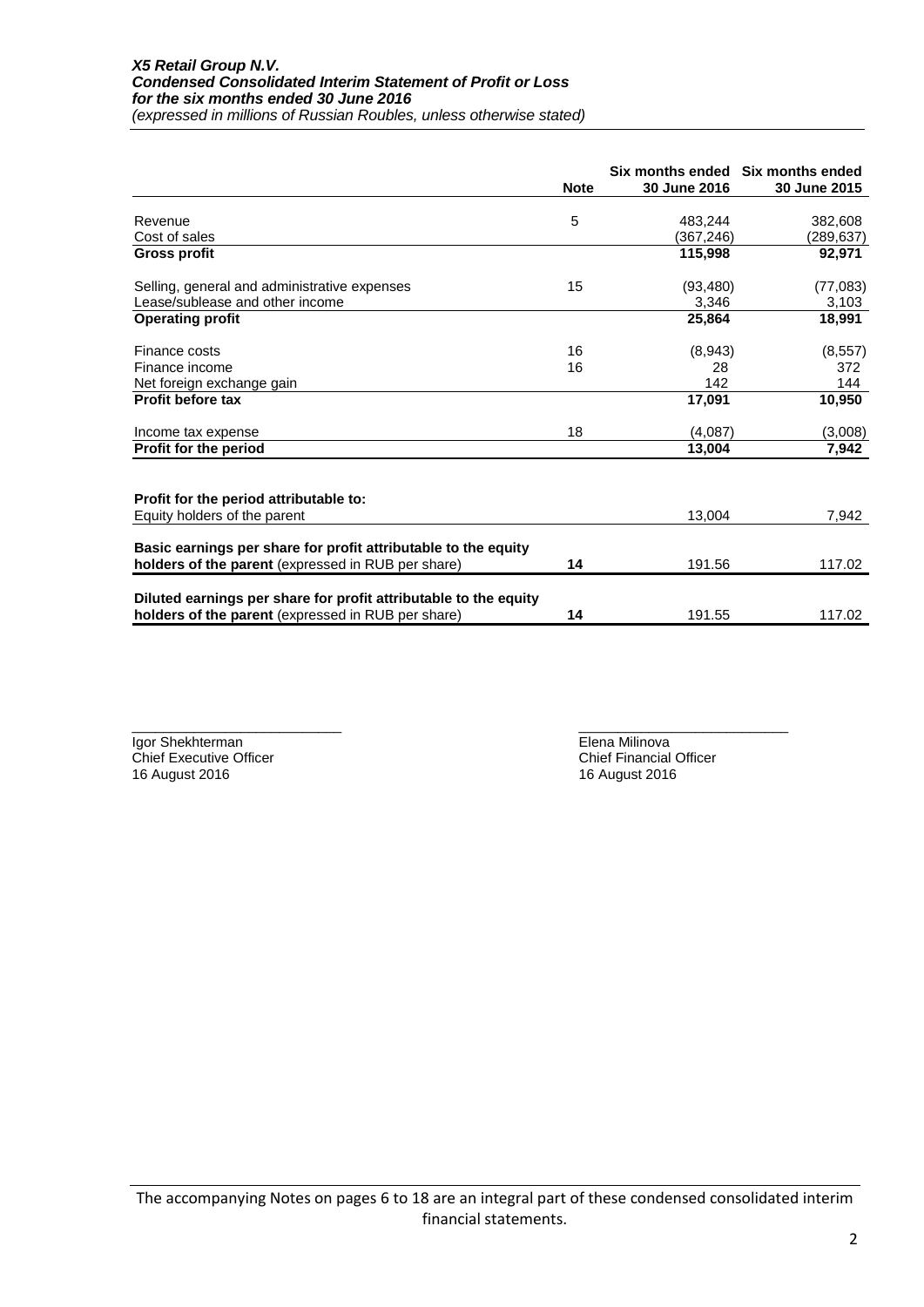|                                                                                            | 30 June 2016 | Six months ended Six months ended<br>30 June 2015 |
|--------------------------------------------------------------------------------------------|--------------|---------------------------------------------------|
| <b>Profit for the period</b>                                                               | 13.004       | 7,942                                             |
| Total comprehensive income for the period, net of tax                                      | 13,004       | 7,942                                             |
| Total comprehensive income for the period attributable to:<br>Equity holders of the parent | 13.004       | 7,942                                             |

\_\_\_\_\_\_\_\_\_\_\_\_\_\_\_\_\_\_\_\_\_\_\_\_\_\_\_ \_\_\_\_\_\_\_\_\_\_\_\_\_\_\_\_\_\_\_\_\_\_\_\_\_\_\_

Igor Shekhterman Elena Milinova and the Shekhterman Elena Milinova Chief Executive Officer Chief Financial Officer Chief Financial Officer 16 August 2016 16 August 2016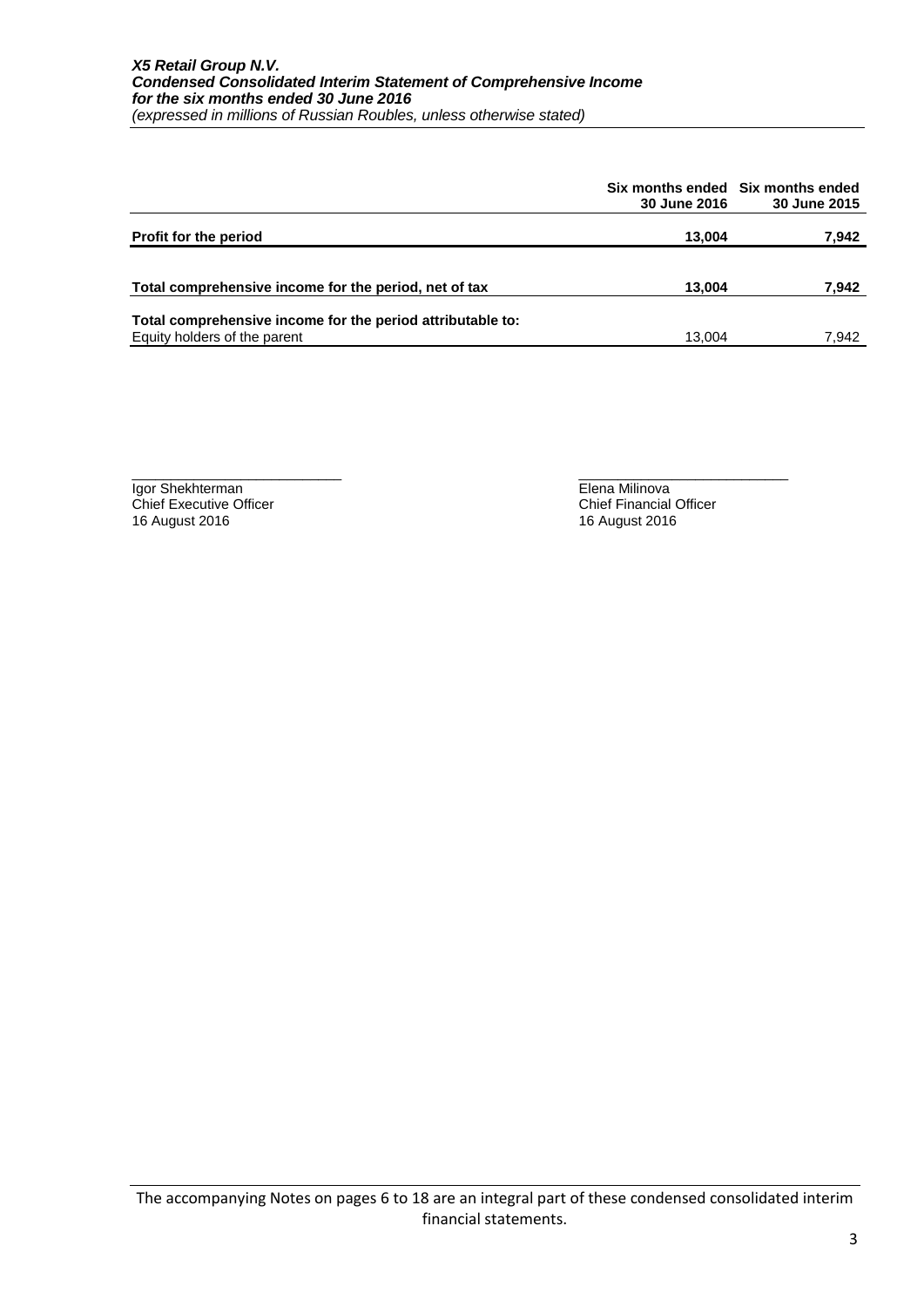|                                                                  | <b>Note</b> | 30 June 2016 | Six months ended Six months ended<br>30 June 2015 |
|------------------------------------------------------------------|-------------|--------------|---------------------------------------------------|
| <b>Profit before tax</b>                                         |             | 17,091       | 10,950                                            |
| Adjustments for:                                                 |             |              |                                                   |
| Depreciation, amortisation and impairment of property, plant and |             |              |                                                   |
| equipment, investment property and intangible assets             | 8           | 10,634       | 8,527                                             |
| (Gain)/loss on disposal of property, plant and equipment,        |             |              |                                                   |
| investment property and intangible assets                        |             | (33)         | 29                                                |
| Finance costs, net                                               | 16          | 8,915        | 8,185                                             |
| Impairment of trade and other accounts receivable                |             | 91           | 326                                               |
| Share-based compensation expense/(income)                        | 17          | 14           | (12)                                              |
| Net foreign exchange gain                                        |             | (142)        | (144)                                             |
| Other non-cash items                                             |             | 240          | 1,096                                             |
| Net cash flows from operating activities before changes in       |             |              |                                                   |
| working capital                                                  |             | 36,810       | 28,957                                            |
| Decrease/(increase) in trade, other accounts receivable and      |             |              |                                                   |
| prepayments                                                      |             | 6,499        | (1,642)                                           |
| Increase in inventories                                          |             | (5,083)      | (3, 185)                                          |
| Decrease in trade payable                                        |             | (4, 559)     | (10, 924)                                         |
| (Decrease)/increase in other accounts payable                    |             | (6,078)      | 1,693                                             |
| Net cash flows generated from operations                         |             | 27,589       | 14,899                                            |
| Interest paid                                                    |             | (8,629)      | (8, 284)                                          |
| Interest received                                                |             | 19           | 366                                               |
| Income tax paid                                                  |             | (698)        | (2, 389)                                          |
| Net cash flows from operating activities                         |             | 18,281       | 4,592                                             |
| Cash flows from investing activities                             |             |              |                                                   |
| Purchase of property, plant and equipment                        |             | (29,710)     | (19, 362)                                         |
| Acquisition of subsidiaries                                      | 6           | (3, 154)     | (1, 426)                                          |
| Proceeds from disposal of property, plant and equipment,         |             |              |                                                   |
| investment property and intangible assets                        |             | 448          | 76                                                |
| Purchase of other intangible assets                              |             | (1, 115)     | (628)                                             |
| Net cash flows used in investing activities                      |             | (33, 531)    | (21, 340)                                         |
| Cash flows from financing activities                             |             |              |                                                   |
| Proceeds from loans                                              |             | 46,565       | 9,800                                             |
| Repayment of loans                                               |             | (34, 837)    | (14, 140)                                         |
| Net cash flows generated from/(used in) financing activities     |             | 11,728       | (4, 340)                                          |
| Effect of exchange rate changes on cash and cash equivalents     |             | (5)          | (3)                                               |
| Net decrease in cash and cash equivalents                        |             | (3,527)      | (21, 091)                                         |
| Movements in cash and cash equivalents                           |             |              |                                                   |
| Cash and cash equivalents at the beginning of the period         |             | 8,958        | 25,623                                            |
| Net decrease in cash and cash equivalents                        |             | (3,527)      | (21,091)                                          |
| Cash and cash equivalents at the end of the period               |             | 5,431        | 4,532                                             |

Chief Executive Officer Chief Financial Chief Financial Chief Financial Chief Financial Chief Financial Chief Financial Chief Financial Chief Financial Chief Financial Chief Pinancial Chief Pinancial Chief Pinancial Chief 16 August 2016

\_\_\_\_\_\_\_\_\_\_\_\_\_\_\_\_\_\_\_\_\_\_\_\_\_\_\_ \_\_\_\_\_\_\_\_\_\_\_\_\_\_\_\_\_\_\_\_\_\_\_\_\_\_\_ Igor Shekhterman Elena Milinova<br>
Chief Executive Officer Chief Executive Officer

The accompanying Notes on pages 6 to 18 are an integral part of these condensed consolidated interim financial statements.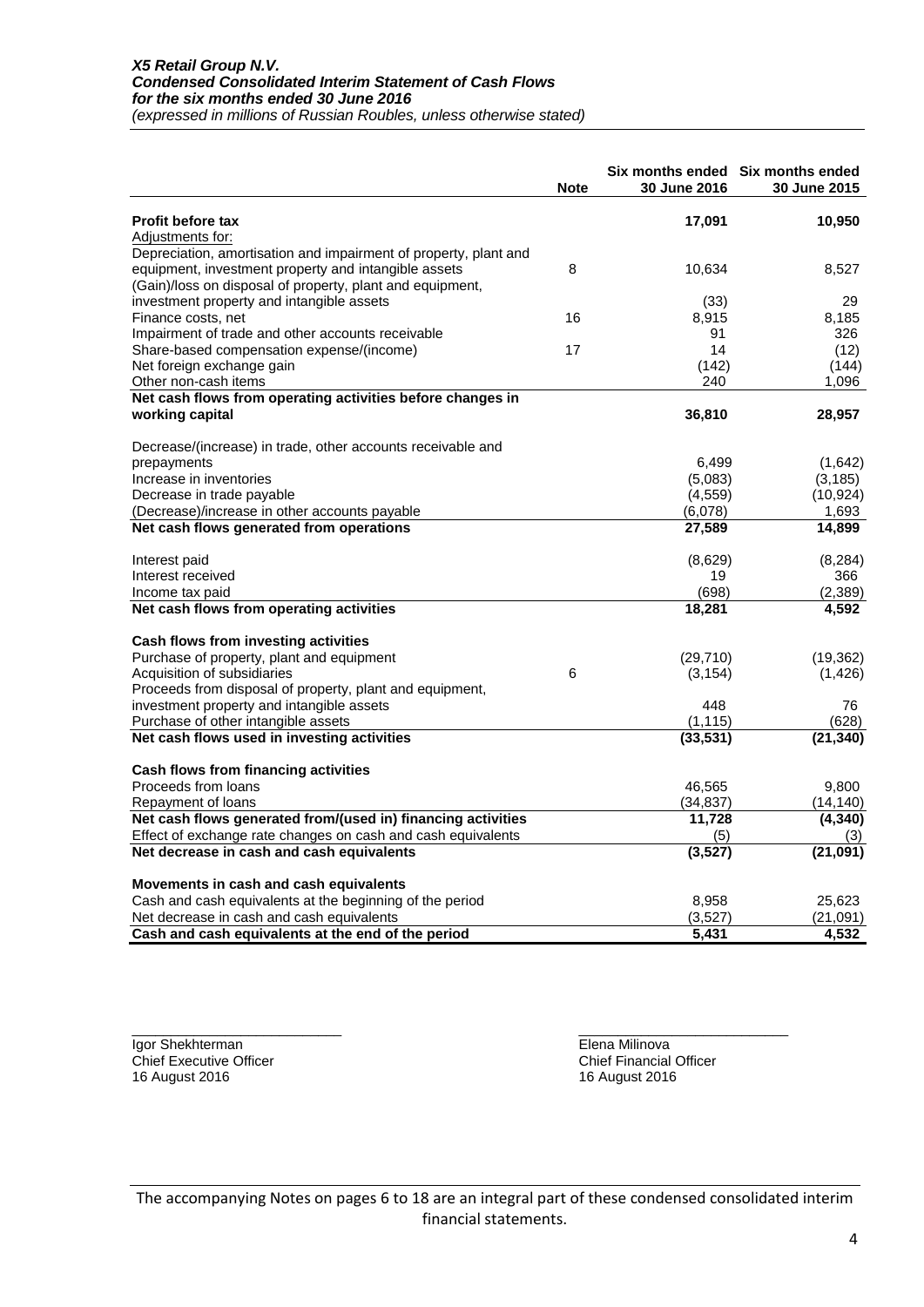#### *X5 Retail Group N.V. Condensed Consolidated Interim Statement of Changes In Equity for the six months ended 30 June 2016 (expressed in millions of Russian Roubles, unless otherwise stated)*

|                                            | Attributable to equity holders of the parent |                         |                  |                    |                      |                         |              |
|--------------------------------------------|----------------------------------------------|-------------------------|------------------|--------------------|----------------------|-------------------------|--------------|
|                                            |                                              |                         |                  | Share-<br>based    |                      | Total                   |              |
|                                            | Number of<br>shares                          | <b>Share</b><br>capital | Share<br>premium | payment<br>reserve | Retained<br>earnings | shareholders'<br>equity | <b>Total</b> |
| Balance as at 1 January 2015               | 67,867,743                                   | 2,457                   | 46,218           | 94                 | 41,789               | 90,558                  | 90,558       |
| Profit for the period                      |                                              |                         |                  |                    | 7.942                | 7,942                   | 7,942        |
| Total comprehensive income for the period  |                                              |                         |                  |                    | 7,942                | 7,942                   | 7,942        |
| Share-based payment compensation (Note 17) |                                              |                         |                  | (34)               |                      | (34)                    | (34)         |
| Transfer of vested equity rights (Note 17) | 15,504                                       |                         | 39               | (40)               |                      |                         |              |
| Balance as at 30 June 2015                 | 67,883,247                                   | 2,458                   | 46,257           | 20                 | 49,731               | 98,466                  | 98,466       |
| Balance as at 1 January 2016               | 67,882,421                                   | 2,458                   | 46,253           | 37                 | 55,970               | 104,718                 | 104,718      |
| Profit for the period                      |                                              |                         |                  |                    | 13,004               | 13,004                  | 13,004       |
| Total comprehensive income for the period  |                                              |                         |                  |                    | 13,004               | 13,004                  | 13,004       |
| Share-based payment compensation (Note 17) |                                              |                         |                  | 13                 |                      | 13                      | 13           |
| Transfer of vested equity rights (Note 17) | 1,919                                        |                         | (2)              |                    |                      |                         |              |
| Balance as at 30 June 2016                 | 67,884,340                                   | 2,458                   | 46,251           | 52                 | 68,974               | 117,735                 | 117,735      |

Chief Executive Officer<br>16 August 2016

 $\frac{1}{2}$  , the contribution of the contribution of the contribution of the contribution of the contribution of the contribution of the contribution of the contribution of the contribution of the contribution of the contr Igor Shekhterman **Igor Shekhterman** Elena Milinova<br>
Chief Executive Officer<br>
Chief Executive Officer 16 August 2016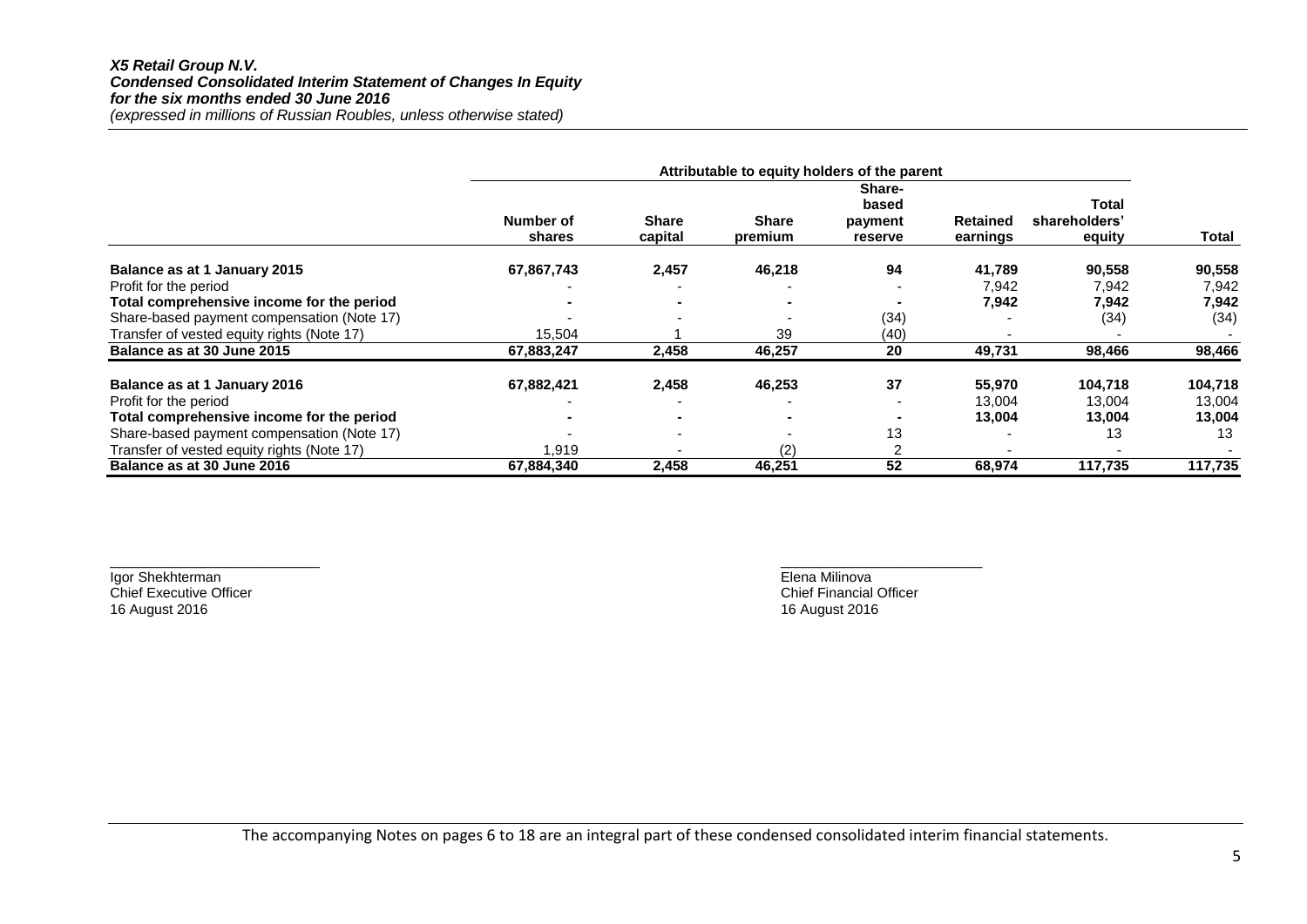## **1 PRINCIPAL ACTIVITIES AND THE GROUP STRUCTURE**

These condensed consolidated interim financial statements are for the economic entity comprising X5 Retail Group N.V. (the "Company") and its subsidiaries (the "Group").

X5 Retail Group N.V. is a joint stock limited liability company established in August 1975 under the laws of the Netherlands. The principal activity of the Company is to act as a holding company for a group of companies that operate retail grocery stores. The Company's address and tax domicile is Prins Bernhardplein 200, 1097 JB Amsterdam, the Netherlands.

The main activity of the Group is the development and operation of grocery retail stores. As at 30 June 2016 the Group operated a retail chain of 7,936 proximity stores, supermarket, hypermarket and express stores under the brand names "Pyaterochka", "Perekrestok", "Karusel" and "Perekrestok Express" (each representing separate format) in major population centres in Russia, including but not limited to Moscow, St. Petersburg, Nizhniy Novgorod, Rostov-on-Don, Kazan, Samara, Lipetsk, Chelyabinsk, Perm, Ekaterinburg (31 December 2015: 7,020 proximity stores, supermarket, hypermarket and express stores under the brand names "Pyaterochka", "Perekrestok", "Karusel" and "Perekrestok Express"). The Group's multiformat store network comprises 7,164 proximity stores under "Pyaterochka" brand, 493 supermarkets under "Perekrestok" brand, 89 hypermarkets under "Karusel" brand, 190 express stores (31 December 2015: 6,265 proximity stores under "Pyaterochka" brand, 478 supermarkets under "Perekrestok" brand, 90 hypermarkets under "Karusel" brand, 187 express stores).

As at 30 June 2016 principal shareholder controlling the Company is CTF Holdings Limited ("CTF"). CTF owns 47.86% of total issued shares in the Company, indirectly through Luxaro Retail Holding S.a.r.l. CTF, registered in Gibraltar, which is 100% owned by three individuals: Mr. Fridman, Mr. Khan and Mr. Kuzmichev (the "Shareholders"). None of the Shareholders individually controls and/or owns 50% or more in CTF. As at 30 June 2016 the Company's shares are listed on the London Stock Exchange in the form of Global Depositary Receipts (GDRs), with each GDR representing an interest of 0.25 in an ordinary share (Note 13).

# **2 SUMMARY OF SIGNIFICANT ACCOUNTING POLICIES**

#### **2.1 Basis of preparation**

These condensed consolidated interim financial statements for the six months ended 30 June 2016 have been prepared in accordance with IAS 34, *Interim Financial Reporting* as adopted by the European Union. These condensed consolidated interim financial statements should be read in conjunction with the consolidated financial statements for the year ended 31 December 2015 which have been prepared in accordance with IFRS as adopted by the European Union.

The accounting policies applied are consistent with those of the consolidated financial statements for the year ended 31 December 2015.

Management prepared these condensed consolidated interim financial statements on a going concern basis. In making this judgment management considered the Group's financial position, current intentions, profitability of operations and access to financial resources (Note 20).

On 16 August 2016, the Management Board authorised the condensed consolidated interim financial statements for issue. Publication is on 17 August 2016. The condensed consolidated interim financial statements have been reviewed, not audited.

#### **2.2 Foreign currency translation and transactions**

The functional currency of the Group's entities is the national currency of the Russian Federation, the Russian Rouble ("RUB"). The presentation currency of the Group is the Russian Rouble ("RUB"), which management believes is the most useful currency to adopt for users of these condensed consolidated interim financial statements.

# **2.3 Taxes**

Taxes on income in the interim periods are accrued using the tax rate that is expected to be applicable to total annual profit or loss.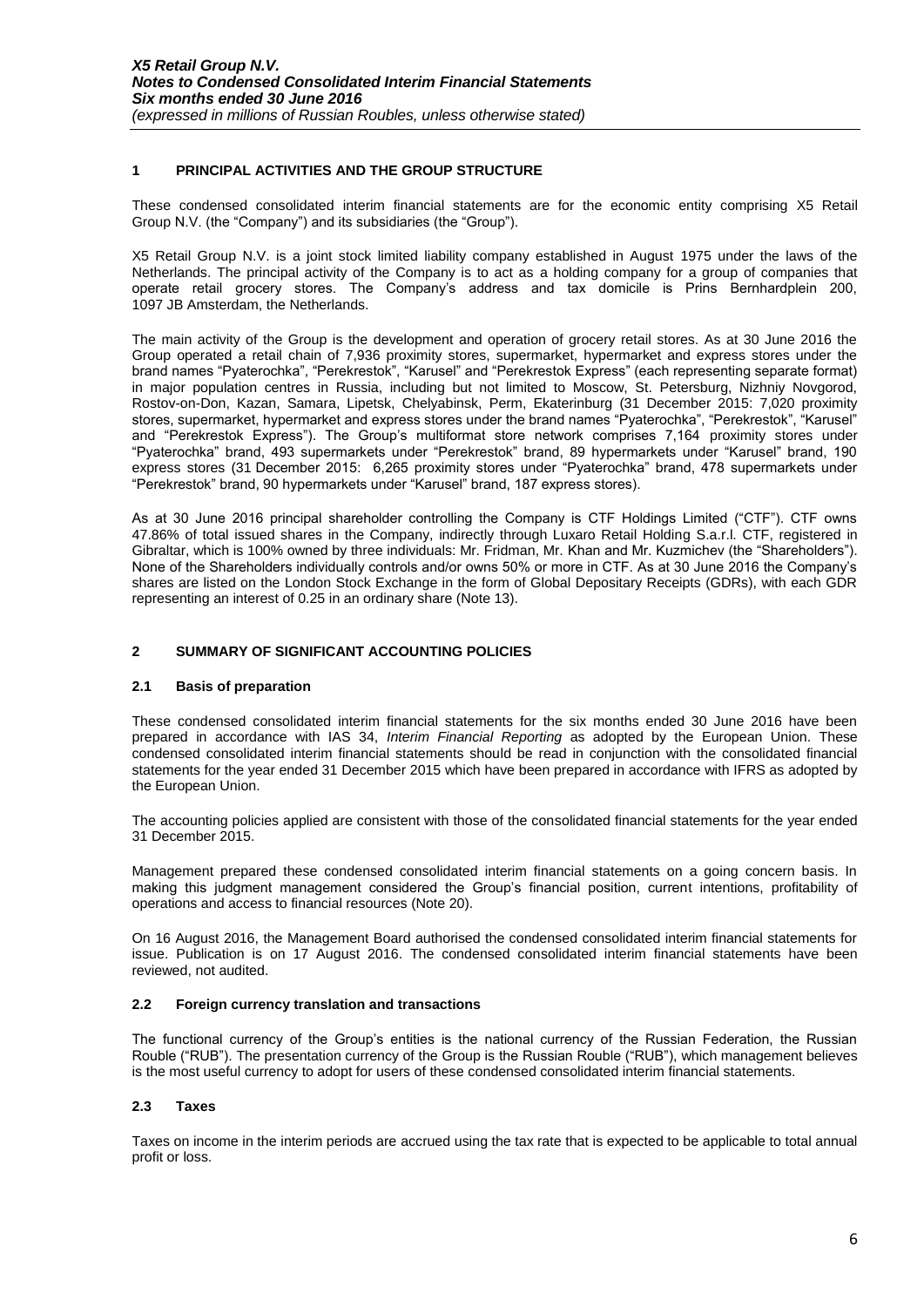## **3 CRITICAL ACCOUNTING ESTIMATES AND JUDGEMENTS IN APPLYING ACCOUNTING POLICIES**

The preparation of condensed consolidated interim financial statements requires management to make judgements, estimates and assumptions that affect the application of accounting policies and the reported amounts of assets and liabilities, income and expense. Actual results may differ from these estimates.

In preparing these condensed consolidated interim financial statements, the significant judgements made by management in applying the Group's accounting policies and the key sources of estimation uncertainty were the same as those that applied to the consolidated financial statements for the year ended 31 December 2015. Judgements that have the most significant effect on the amounts recognised in the condensed consolidated interim financial statements and estimates that can cause a significant adjustment to the carrying amount of assets and liabilities include:

*Provisional fair values of net assets of acquired businesses.* During the reporting period the Group made several acquisitions (Note 6) and applied a number of estimates to define the provisional fair value of acquired businesses' net assets. In estimating the provisional values of property and lease rights, direct references to observable prices in an active market were used (market approach). Estimates of other assets and liabilities are consistent with the Group policies with regard to other subsidiaries.

**Tax legislation.** Russian tax, currency and customs legislation is subject to varying interpretations (Note 22).

*Property, plant and equipment, Investment property, Lease rights, Prepaid leases and Goodwill.* The Group performs the impairment test for assets where there is any indicator of impairment. The Group estimates the recoverable amount of the asset or cash generating unit and if it is less than the carrying amount of an asset or cash generating unit an impairment loss is recognised in the consolidated statement of profit or loss. For the six months ended 30 June 2016 the Group recognised an impairment loss in the amount of RUB 512 (six months ended 30 June 2015: RUB 506) and reversed the impairment loss previously recognised in the amount of RUB 97 (six months ended 30 June 2015: RUB 6) based on the actual results.

# **4 ADOPTION OF NEW AND REVISED STANDARDS AND INTERPRETATIONS**

Amendments to IFRSs effective for the financial year beginning 1 January 2016 are not expected to have a material impact on the Group.

The accounting policies adopted in the preparation of the interim condensed consolidated financial statements are consistent with those followed in the preparation of the Group's annual consolidated financial statements for the year ended 31 December 2015, except for the adoption of new standards and interpretations by the European Union effective as of 1 January 2016. The Group has not early adopted any other standard, interpretation or amendment that has been issued but is not yet effective.

# **5 SEGMENT REPORTING**

The Group identifies retail chains of each format (see Note 1) as separate operating segments in accordance with the criteria set forth in IFRS 8.

The following significant operating functions are decentralised by formats:

- category management, including purchasing, pricing, assortment management, promotion management;
- distribution centres logistics;
- development function.

The formats' general managers are determined as segment managers in accordance with IFRS 8. The chief operating decision-maker has been determined as the Management Board. The Management Board reviews each format's internal reporting in order to assess performance and allocate resources.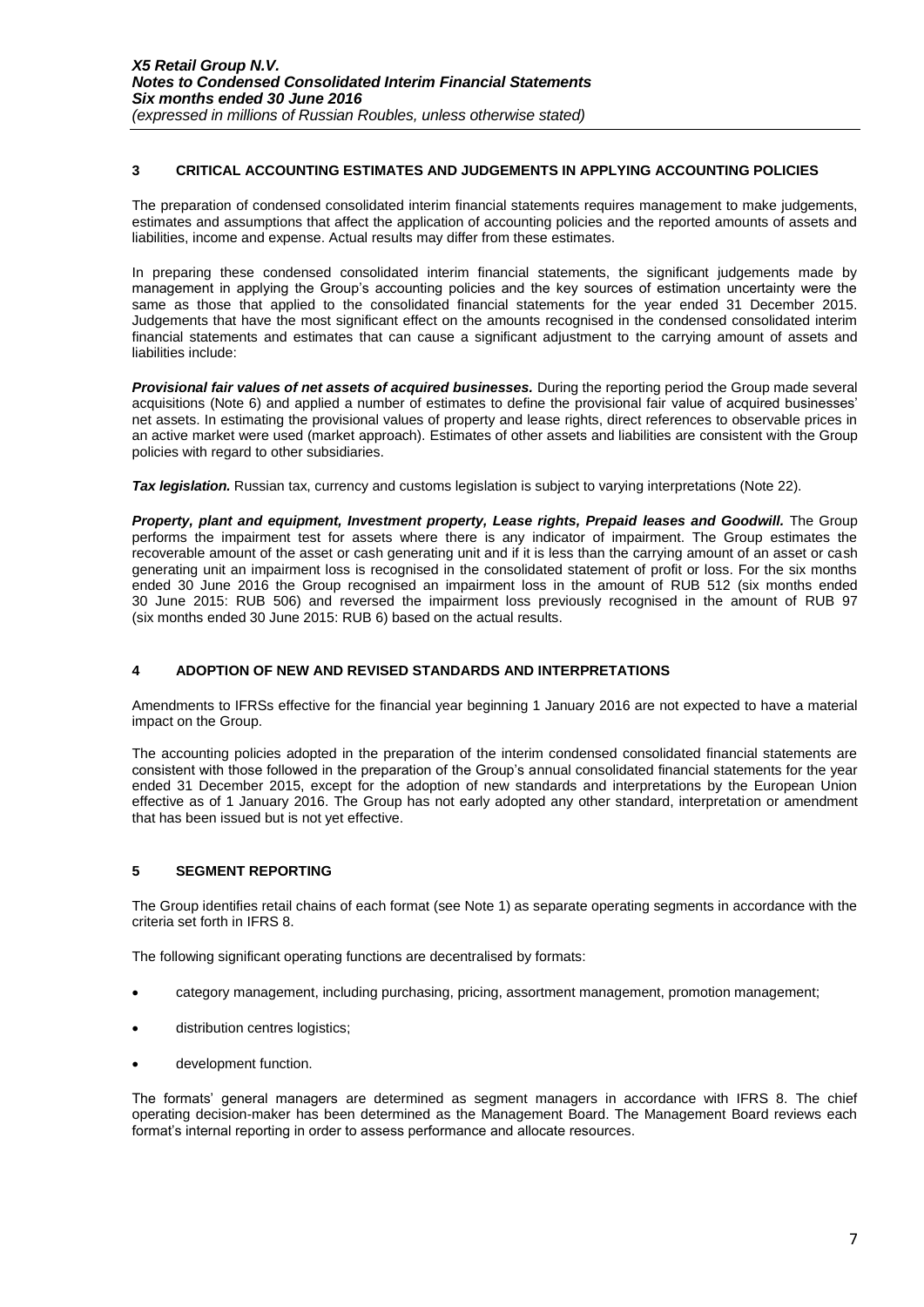## **5 SEGMENT REPORTING (continued)**

The Management Board assesses the performance of the operating segments based on a measure of sales and adjusted earnings before interest, tax, depreciation, amortisation and impairment (EBITDA). Other information provided to the Management Board is measured in a manner consistent with that in the consolidated financial statements.

The Group identifies retail chains of each format (see Note 1) as separate operating segments in accordance with the criteria set forth in IFRS 8.

The formats' general managers are determined as segment managers in accordance with IFRS 8. The chief operating decision-maker has been determined as the Management Board. The Management Board reviews each format's internal reporting in order to assess performance and allocate resources.

The Management Board assesses the performance of the operating segments based on a measure of sales and earnings before interest, tax, depreciation, amortisation and impairment (EBITDA). Other information provided to the Management Board is measured in a manner consistent with that in the consolidated financial statements.

The accounting policies used for segments are the same as accounting policies applied for these condensed consolidated interim financial statements. In 2016 a new methodology of overhead expenses allocation was used for more accurate measurements of segments' performance. The comparative figures for earlier periods have been adjusted in order to provide meaningful comparative information.

The segment information for the period ended 30 June 2016, comparative figures for earlier periods and reconciliation of EBITDA to profit for the period is provided as follows:

| Six months ended            |             |                    |         | Other    |           |           |
|-----------------------------|-------------|--------------------|---------|----------|-----------|-----------|
| 30 June 2016                | Pyaterochka | <b>Perekrestok</b> | Karusel | segments | Corporate | Total     |
| Revenue                     | 362,054     | 75,518             | 39,495  | 6,177    |           | 483,244   |
| <b>EBITDA</b>               | 29.926      | 5,453              | 2,110   | 335      | (1,326)   | 36,498    |
| Depreciation, amortisation  |             |                    |         |          |           |           |
| and impairment              |             |                    |         |          |           | (10, 634) |
| <b>Operating profit</b>     |             |                    |         |          |           | 25,864    |
| Finance cost, net           |             |                    |         |          |           | (8,915)   |
| Net foreign exchange result |             |                    |         |          |           | 142       |
| Profit before income tax    |             |                    |         |          |           | 17.091    |
| Income tax expense          |             |                    |         |          |           | (4,087)   |
| Profit for the period       |             |                    |         |          |           | 13,004    |
| Capital expenditure         | 25,518      | 5,036              | 1.961   | 245      | 157       | 32,917    |
| 30 June 2016                |             |                    |         |          |           |           |
| Inventories                 | 45.559      | 9.170              | 7.500   | 741      |           | 62,970    |

| Six months ended             |             |                    |                | Other    |           |          |
|------------------------------|-------------|--------------------|----------------|----------|-----------|----------|
| 30 June 2015                 | Pyaterochka | <b>Perekrestok</b> | <b>Karusel</b> | segments | Corporate | Total    |
| Revenue                      | 275.514     | 63.477             | 37.344         | 6.273    |           | 382,608  |
| <b>EBITDA</b>                | 21.900      | 4.955              | 1,817          | 179      | (1, 333)  | 27,518   |
| Depreciation, amortisation   |             |                    |                |          |           |          |
| and impairment               |             |                    |                |          |           | (8,527)  |
| <b>Operating profit</b>      |             |                    |                |          |           | 18,991   |
| Finance cost, net            |             |                    |                |          |           | (8, 185) |
| Net foreign exchange result  |             |                    |                |          |           | 144      |
| Profit before income tax     |             |                    |                |          |           | 10,950   |
| Income tax expense           |             |                    |                |          |           | (3,008)  |
| <b>Profit for the period</b> |             |                    |                |          |           | 7,942    |
| Capital expenditure          | 16,884      | 6.001              | 1.709          | 163      | 11        | 24.768   |
| 31 December 2015             |             |                    |                |          |           |          |
| Inventories                  | 42,069      | 8,443              | 6,641          | 734      |           | 57,887   |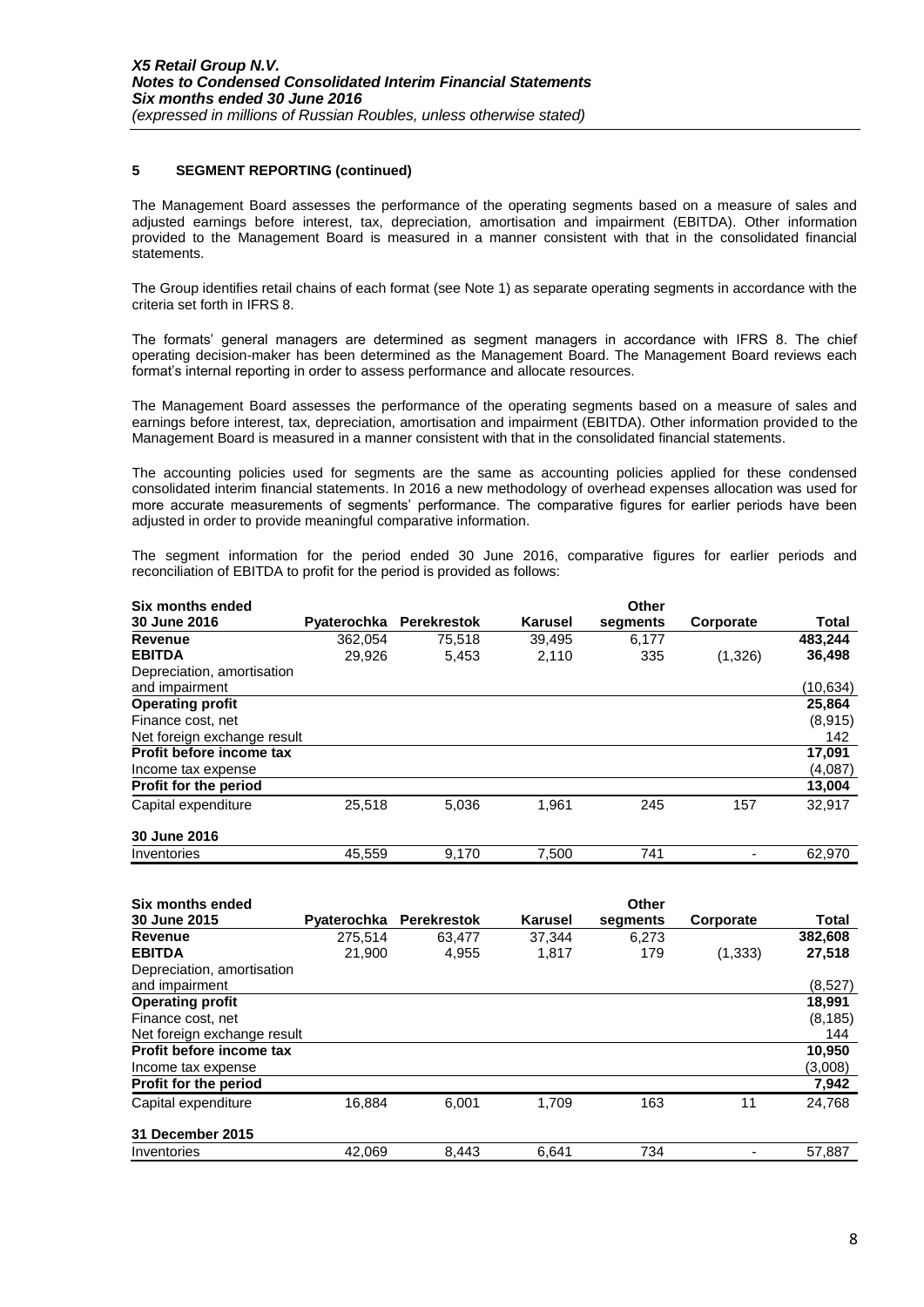# **6 ACQUISITION OF SUBSIDIARIES**

For the six months ended 30 June 2016 the Group acquired 100% of several businesses of other retail chains in Russia. The acquisitions were individually immaterial.

These businesses did not prepare relevant financial information immediately before the acquisition, therefore, it is impracticable to disclose revenue and net profit of the Group for the six months ended 30 June 2016 as though the acquisition date had been the beginning of that period.

Details of assets and liabilities acquired and the related goodwill are as follows:

|                                               | <b>Provisional fair values</b><br>at the acquisition date |
|-----------------------------------------------|-----------------------------------------------------------|
| Property, plant and equipment (Note 8)        | 457                                                       |
| Intangible assets (Note 8)                    | 275                                                       |
| Deferred tax asset                            | 171                                                       |
| Net assets acquired                           | 903                                                       |
| Goodwill (Note 9)                             | 2,292                                                     |
| <b>Purchase consideration</b>                 | 3,195                                                     |
| Net cash outflow arising from the acquisition | 3,151                                                     |

The Group assigned provisional fair values to net assets acquired. In estimating provisional fair values of property, plant, equipment and intangible assets direct references to observable prices in an active market are used (market approach). The Group will finalise the purchase price allocation within 12 months from the acquisition date.

The purchase consideration comprises cash and cash equivalents of RUB 3,151 and accounts receivable with fair value of RUB 44. During six months ended 30 June 2016 the Group transferred RUB 3 as deferred payments for the prior periods acquisitions.

The goodwill recognised is not tax deductible for tax purposes and attributable to: i) the business concentration in certain Russian regions and ii) expected cost synergies from the business combination.

The Group proceeded with rebranding and full integration of acquired retail chains into the Group's operational structure immediately after acquisition, therefore post acquisition separate financial information for these businesses is not relevant.

# *SPAR Retail AO*

In April 2015 the Group acquired 100% of the business of SPAR Retail AO, a Russian retail chain which operated supermarket stores in Moscow and the Vladimir region.

The Group has finalised the purchase price allocation within 12 months from the acquisition date. Effect of change on fair value of assets and liabilities acquired and the related goodwill is as follows:

#### **Effect of change in purchase price allocation on the condensed consolidated interim statement of financial position as at 30 June 2016**

| Deferred tax liabilities                         | (76)  |
|--------------------------------------------------|-------|
| Provisions and other liabilities                 | (50)  |
| Inventories                                      | (42)  |
| Trade, other accounts receivable and prepayments | (27)  |
| Net assets acquired                              | (195) |
| Goodwill (Note 9)                                | 195   |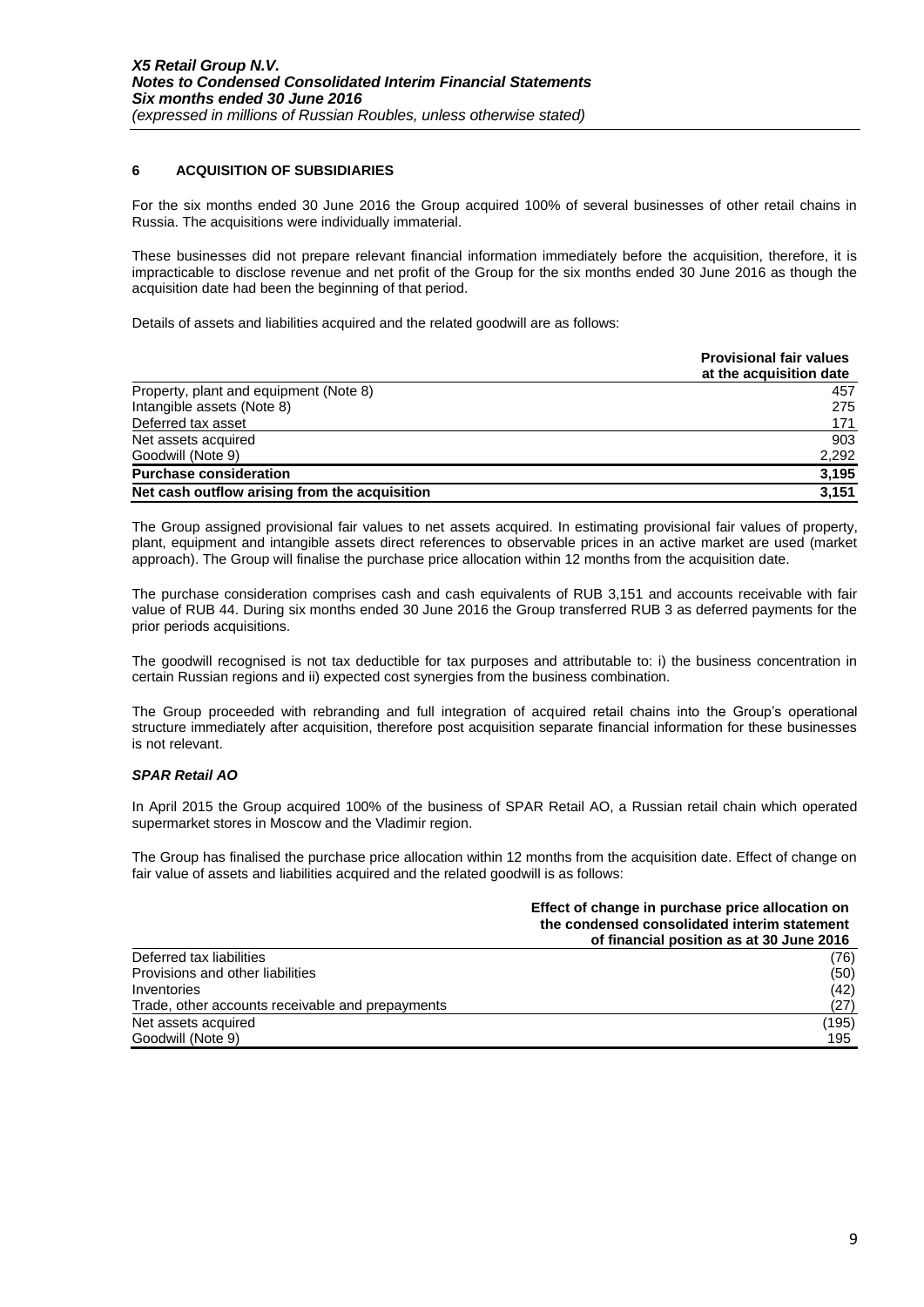# **7 RELATED PARTY TRANSACTIONS**

In considering each possible related party relationship, attention is directed to the substance of the relationship, not merely the legal form. Related parties may enter into transactions which unrelated parties might not, and transactions between related parties may not be effected on the same terms, conditions and amounts as transactions between unrelated parties. There were no material changes in the volume of transactions and outstanding balances between the Group and related parties compared to the Group's consolidated financial statements as at 31 December 2015.

The nature of the relationships for those related parties with which the Group entered into significant transactions or had significant balances outstanding at 30 June 2016 are provided below. The ownership structure is disclosed in Note 1.

At 30 June 2016 trade accounts payable to other related parties amounted to RUB 258 (31 December 2015: RUB 236), trade accounts receivable amounted to RUB 20 (31 December 2015: RUB 38). For the six months ended 30 June 2016 purchases from other related parties amounted to RUB 600 (six months ended 30 June 2015: RUB 425).

## *Key management personnel*

The Group key management personnel consists of members of the Management Board and Supervisory Board, and other key management personnel, having authority and responsibility for planning, directing and controlling the activities of the Group as a whole. Members of the Management Board and other key management personnel receive a base salary and participate in a short-term incentive and a long-term incentive plans; independent members of the Supervisory Board receive an annual base compensation in cash and share-based payments under RSU plan (Note 17), besides certain members are eligible to additional remuneration for participation in strategic projects.

For the six months ended 30 June 2016 members of the Management Board and Supervisory Board, and other key management personnel of the Group were entitled to total short-term and long-term compensation of RUB 335 (six months ended 30 June 2015: RUB 292 ), including accrued annual target bonuses of RUB 80 (six months ended 30 June 2015: RUB 78) payable on an annual basis subject to meeting annual performance targets, accrued rewards under long-term incentive plans of RUB 28 (six months ended 30 June 2015: RUB 39) and social security costs of RUB 64 (six months ended 30 June 2015: RUB 42). As at 30 June 2016 the total number of conditional rights granted or awarded to members of the Management Board and Supervisory Board, and other key management personnel under RSU plan was 155,464 (31 December 2015: 112,764). During the period ended 30 June 2016 the Group recognised an expense from share-based compensation to members of the Management Board and Supervisory Board, and other key management personnel in the amount of RUB 14 (six months ended 30 June 2015: expense of RUB 19).

# **8 PROPERTY, PLANT AND EQUIPMENT AND OTHER INTANGIBLE ASSETS**

|                                                          | 2016                             |                                   | 2015                             |                                   |  |
|----------------------------------------------------------|----------------------------------|-----------------------------------|----------------------------------|-----------------------------------|--|
|                                                          | Property, plant<br>and equipment | <b>Other Intangible</b><br>assets | Property, plant<br>and equipment | <b>Other Intangible</b><br>assets |  |
| Cost                                                     |                                  |                                   |                                  |                                   |  |
| Balance as at 1 January                                  | 266,382                          | 36,634                            | 216,109                          | 34,984                            |  |
| Additions                                                | 28,465                           | 1,233                             | 19,325                           | 385                               |  |
| Assets from acquisition (Note 6)                         | 457                              | 275                               | 2,112                            | 286                               |  |
| <b>Disposals</b>                                         | (4,769)                          | (13)                              | (2,166)                          | (42)                              |  |
| <b>Balance as at 30 June</b>                             | 290,535                          | 38,129                            | 235,380                          | 35,613                            |  |
| Accumulated depreciation,<br>amortisation and impairment |                                  |                                   |                                  |                                   |  |
| Balance as at 1 January                                  | (77,382)                         | (21, 533)                         | (65, 781)                        | (20,366)                          |  |
| Depreciation and amortisation charge                     | (8,999)                          | (1,098)                           | (6,938)                          | (988)                             |  |
| Impairment charge                                        | (482)                            | (30)                              | (335)                            | (171)                             |  |
| Impairment reversal                                      | 61                               | 10                                |                                  | 4                                 |  |
| Disposals                                                | 4,466                            | 13                                | 2,060                            | 41                                |  |
| <b>Balance as at 30 June</b>                             | (82,336)                         | (22,638)                          | (70,994)                         | (21,480)                          |  |
| Net book value                                           |                                  |                                   |                                  |                                   |  |
| Balance as at 1 January                                  | 189,000                          | 15,101                            | 150,328                          | 14,618                            |  |
| Balance as at 30 June                                    | 208,199                          | 15,491                            | 164,386                          | 14,133                            |  |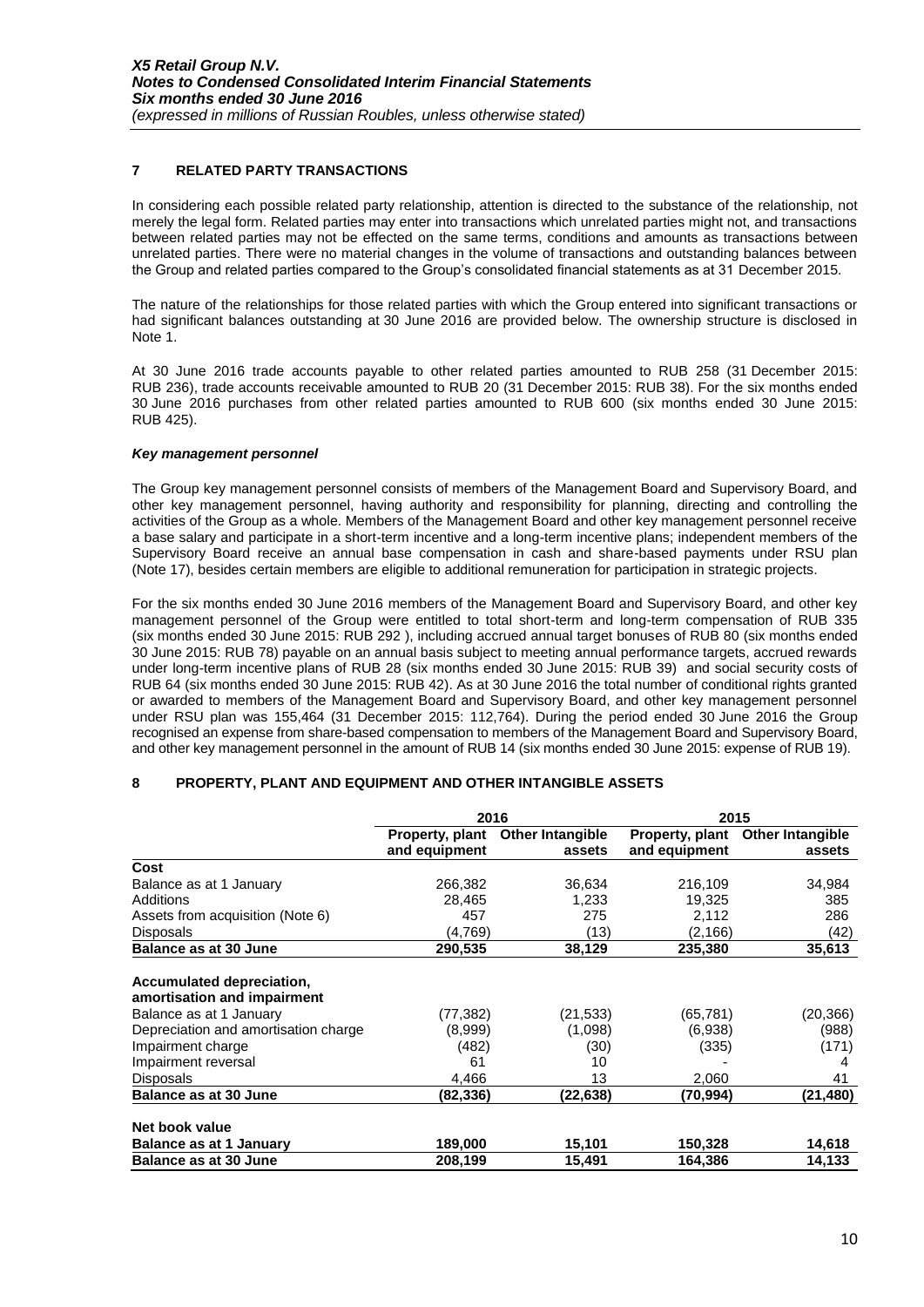## **8 PROPERTY, PLANT AND EQUIPMENT AND OTHER INTANGIBLE ASSETS (continued)**

Depreciation and amortisation charge, impairment charge, reversal of impairment were included in selling, general and administrative expenses in the condensed consolidated interim financial statement of profit or loss for the six months ended 30 June 2016 and 30 June 2015.

The buildings are mostly located on leased land. Land leases with periodic lease payments are disclosed as part of commitments under operating leases (Note 22).

For the six month ended 30 June 2016 the additions of other intangible assets were attributable to additions of software in the amount of RUB 709 and prepaid leases in the amount of RUB 336.

## **9 GOODWILL**

Movements in goodwill arising on the acquisition of subsidiaries, impairment and disposal are:

|                                            | 2016      | 2015      |
|--------------------------------------------|-----------|-----------|
| Cost:                                      |           |           |
| Gross book value at 1 January              | 141,625   | 131,996   |
| Acquisition of subsidiaries (Note 6)       | 2,487     | 2,660     |
| Gross book value at 30 June                | 144.112   | 134,656   |
| <b>Accumulated impairment losses:</b>      |           |           |
| Accumulated impairment losses at 1 January | (66, 312) | (66, 312) |
| Accumulated impairment losses at 30 June   | (66,312)  | (66, 312) |
| <b>Carrying amount at 1 January</b>        | 75.313    | 65,684    |
| <b>Carrying amount at 30 June</b>          | 77,800    | 68,344    |

#### *Goodwill Impairment Test*

For the purposes of impairment testing, goodwill is allocated to cash-generating units (CGU) being store chains of each format. This represents the lowest level within the Group at which the goodwill is monitored for internal management purposes.

The CGU to which goodwill has been allocated is tested for impairment annually or more frequently if there are indications that the CGU might be impaired. Goodwill is tested for impairment at the CGU level by comparing carrying values of CGU assets including allocated goodwill to their recoverable amounts. The recoverable amount of CGU is determined as the higher of fair value less cost of disposal or value in use.

No events indicating triggers of goodwill impairment occurred in the six months ended 30 June 2016. The Group will perform an annual impairment test of goodwill at 31 December 2016.

# **10 TRADE, OTHER ACCOUNTS RECEIVABLE AND PREPAYMENTS**

|                                                         |         | 30 June 2016 31 December 2015 |
|---------------------------------------------------------|---------|-------------------------------|
|                                                         |         |                               |
| Trade accounts receivable                               | 17,889  | 22,316                        |
| Other receivables                                       | 2.372   | 2,209                         |
| Accounts receivable for franchise services              | 19      | 23                            |
| Provision for impairment of trade and other receivables | (2,214) | (2,137)                       |
| Total trade and other accounts receivable               | 18,066  | 22,411                        |
| Prepayments                                             | 2,458   | 2,490                         |
|                                                         | 591     | 975                           |
| Advances made to trade suppliers                        |         |                               |
| Provision for impairment of prepayments and advances    | (688)   | (868)                         |
| <b>Total prepayments</b>                                | 2.361   | 2,597                         |
| Total                                                   | 20,427  | 25,008                        |
|                                                         |         |                               |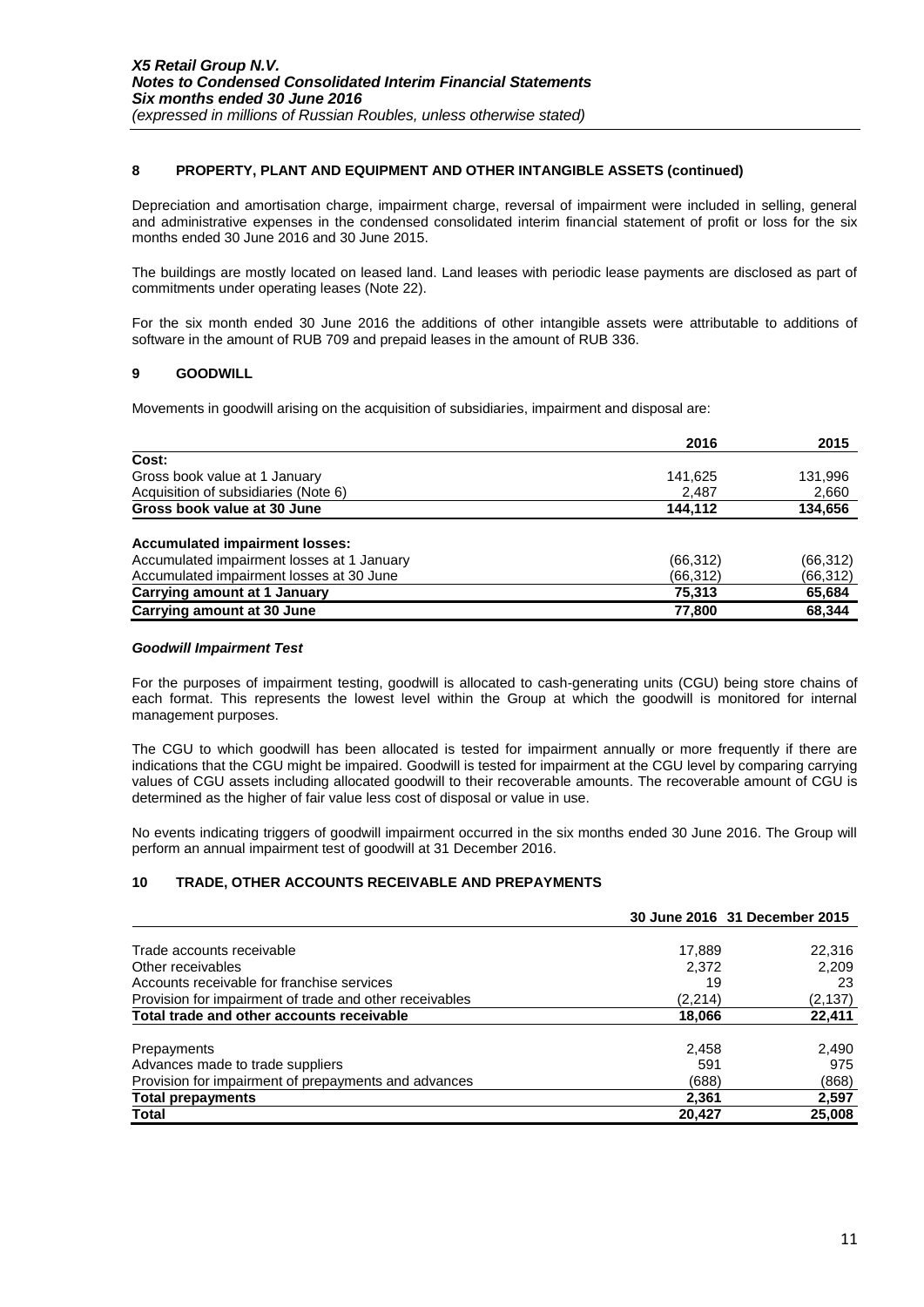# **11 PROVISIONS AND OTHER LIABILITIES**

|                                                    |        | 30 June 2016 31 December 2015 |
|----------------------------------------------------|--------|-------------------------------|
| Other accounts payable and accruals                | 10.009 | 9.861                         |
| Accounts payable for property, plant and equipment | 7.567  | 8.441                         |
| Accrued salaries and bonuses                       | 7.212  | 10.238                        |
| Taxes other than income tax                        | 4.376  | 7.806                         |
| Provisions and liabilities for tax uncertainties   | 2.031  | 2.392                         |
| Advances received                                  | 1.485  | 1.471                         |
| Payables to landlords                              | 1,083  | 911                           |
|                                                    | 33.763 | 41.120                        |

# **12 BORROWINGS**

The Group had the following borrowings at 30 June 2016 and 31 December 2015

#### **Current**

|                            |                       |         | <b>Final</b>             |                |                   |        |                       |  |
|----------------------------|-----------------------|---------|--------------------------|----------------|-------------------|--------|-----------------------|--|
|                            | Interest rate, % p.a. |         | maturity                 |                | <b>Fair value</b> |        | <b>Carrying value</b> |  |
|                            | 2016                  | 2015    | year                     | 2016           | 2015              | 2016   | 2015                  |  |
| RUB Bonds X5               |                       |         |                          |                |                   |        |                       |  |
| Finance series 04          | ۰                     | 10.50%  | $\overline{\phantom{0}}$ | $\blacksquare$ | 7,992             |        | 8,000                 |  |
| RUB Bonds X5               |                       |         |                          |                |                   |        |                       |  |
| Finance series BO-02       | 9.10%                 | 9.10%   | 2016                     | 4.984          | 4.950             | 4.999  | 4,997                 |  |
| RUB Bonds X5               |                       |         |                          |                |                   |        |                       |  |
| Finance series BO-03       | 8.85%                 | 8.85%   | 2016                     | 4.975          | 4.914             | 4.999  | 4,999                 |  |
| <b>RUB Bilateral Loans</b> | $10.22% -$            | 10.72%- |                          |                |                   |        |                       |  |
|                            | 11.75%                | 12.10%  | 2017                     | 33,065         | 24.674            | 33,065 | 24,674                |  |
| <b>Total current</b>       |                       |         |                          |                |                   |        |                       |  |
| borrowings                 |                       |         |                          | 43.024         | 42,530            | 43,063 | 42,670                |  |

#### **Non-current**

|                                                    | Interest rate, % p.a. |         | <b>Final</b><br>maturity |         | <b>Fair value</b> |         | <b>Carrying value</b> |  |
|----------------------------------------------------|-----------------------|---------|--------------------------|---------|-------------------|---------|-----------------------|--|
|                                                    | 2016                  | 2015    | year                     | 2016    | 2015              | 2016    | 2015                  |  |
| RUB Bonds X5                                       |                       |         |                          |         |                   |         |                       |  |
| Finance series BO-04<br>RUB Bonds X5               | 11.90%                | 11.90%  | 2019                     | 5.000   | 5.000             | 4,992   | 4,991                 |  |
| Finance series BO-05<br>RUB Bonds X5               | 10.90%                |         | 2018                     | 5,080   | ۰                 | 4,999   |                       |  |
| Finance series BO-06<br><b>RUB Bilateral Loans</b> | 10.50%<br>10.55%-     | 11.50%- | 2017                     | 5,021   | ۰                 | 4.999   |                       |  |
|                                                    | 12.15%                | 12.65%  | 2018                     | 100.585 | 98.018            | 97.947  | 96,554                |  |
| <b>Total non-current</b><br>borrowings             |                       |         |                          | 115,686 | 103,018           | 112,937 | 101,545               |  |
| <b>Total borrowings</b>                            |                       |         |                          | 158.710 | 145.548           | 156.000 | 144.215               |  |

In February 2016 the Group made several drawdowns out of Sberbank long-term credit line in the total amount of RUB 8.9 billion with fixed interest rate.

In March 2016 the Group issued exchange corporate bonds series BO-05 with 10.90% coupon rate and 2.5-year oferta (put-option).

In May 2016 the Group issued exchange corporate bonds series BO-06 with 10.50% coupon rate and 1.5-year oferta (put-option).

In June 2016 the Group made several drawdowns out of Alfa-Bank long-term credit line in the total amount of RUB 14.7 billion with fixed interest rate.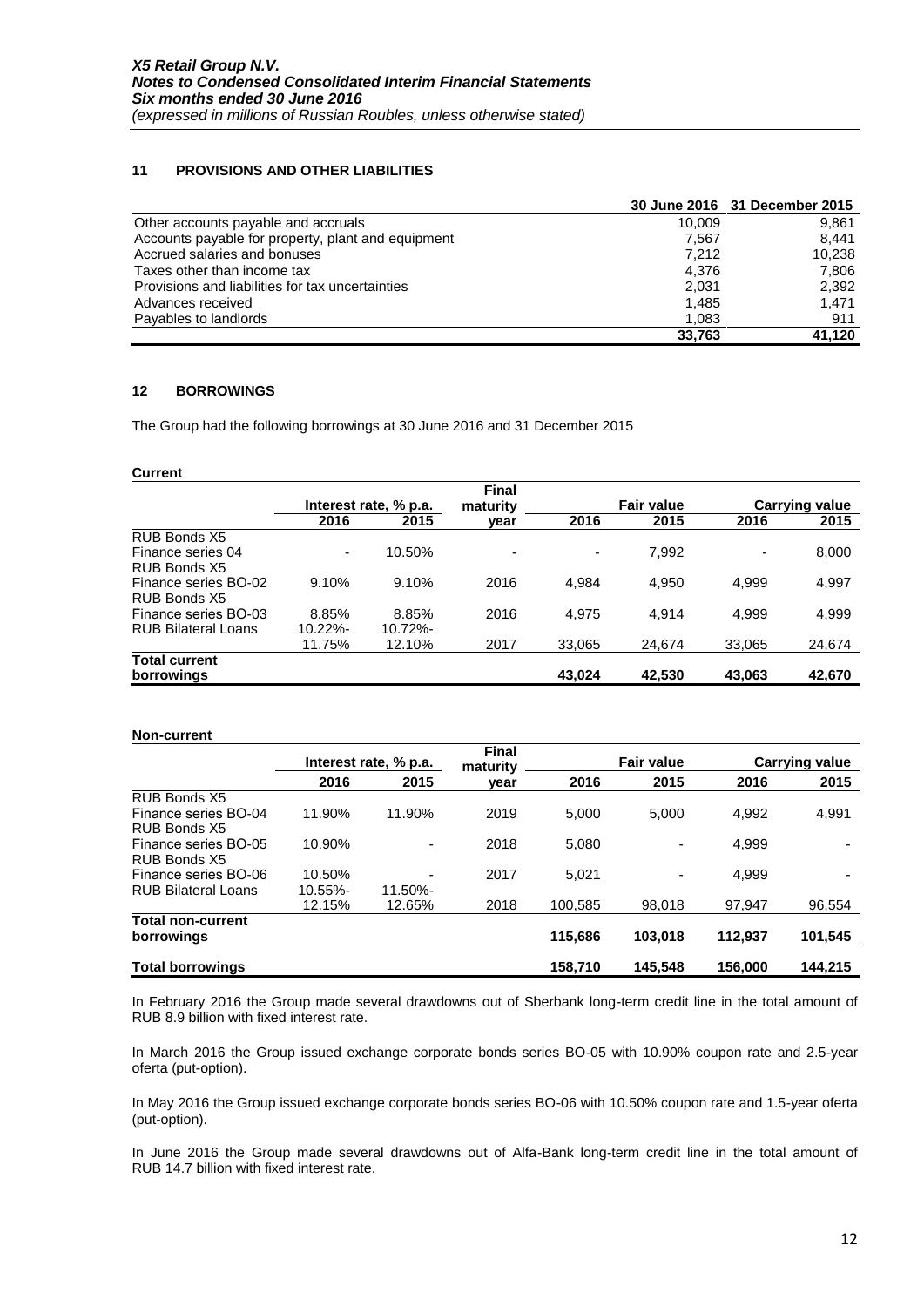# **12 BORROWINGS (continued)**

All borrowings at 30 June 2016 are shown net of related transaction costs of RUB 185 which are amortised over the term of the loans using the effective interest method (31 December 2015: RUB 207). Borrowing costs capitalised for the six month ended 30 June 2016 amounted to RUB 78 (2015: RUB 57). The capitalisation rate used to determine the amount of borrowing costs eligible for capitalisation is 11.57% (2015: 12.41%).

In accordance with loan agreements the Group maintains an optimal capital structure by tracking certain covenants, such as the maximum level of Net Debt/EBITDA (4.00/4.25 during 2 quarters after acquisition). At 30 June 2016 the Group complied with this covenant and Net Debt/EBITDA was equal to 2.34 (31 December 2015: 2.45).

# **13 SHARE CAPITAL**

As at 30 June 2016 the Group had 190,000,000 authorised ordinary shares of which 67,884,340 (31 December 2015: 67,882,421) ordinary shares are outstanding and 8,878 ordinary shares (31 December 2015: 10,797) held as treasury stock. The nominal par value of each ordinary share is EUR 1.

# **14 EARNINGS PER SHARE**

Basic earnings per share are calculated by dividing the profit or loss attributable to equity holders of the Company by the weighted average number of ordinary shares in issue during the period, excluding treasury shares.

Earnings per share are calculated as follows:

|                                                                        |              | Six months ended Six months ended |
|------------------------------------------------------------------------|--------------|-----------------------------------|
|                                                                        | 30 June 2016 | 30 June 2015                      |
| Profit attributable to equity holders of the Parent                    | 13.004       | 7.942                             |
| Weighted average number of ordinary shares in issue                    | 67,885,800   | 67,871,341                        |
| Effect of share options granted to employees                           | 734          |                                   |
| Weighted average number of ordinary shares for the purposes of diluted |              |                                   |
| earnings per share                                                     | 67,886,534   | 67,871,341                        |
| Basic earnings per share for profit from continuing operations         |              |                                   |
| (expressed in RUB per share)                                           | 191.56       | 117.02                            |
| Diluted earnings per share for profit from continuing operations       |              |                                   |
| (expressed in RUB per share)                                           | 191.55       | 117.02                            |

# **15 EXPENSES**

Among cost of sales and selling, general and administrative expenses charged for the six months ended 30 June 2016 are operating lease expenses of RUB 24,025 (six months ended 30 June 2015: RUB 18,714).

# **16 FINANCE INCOME AND COSTS**

|                          | Six months ended Six months ended |              |  |
|--------------------------|-----------------------------------|--------------|--|
|                          | <b>30 June 2016</b>               | 30 June 2015 |  |
| Interest expense         | 8.738                             | 8.191        |  |
| Interest income          | (26)                              | (370)        |  |
| Other finance costs, net | 203                               | 364          |  |
|                          | 8.915                             | 8.185        |  |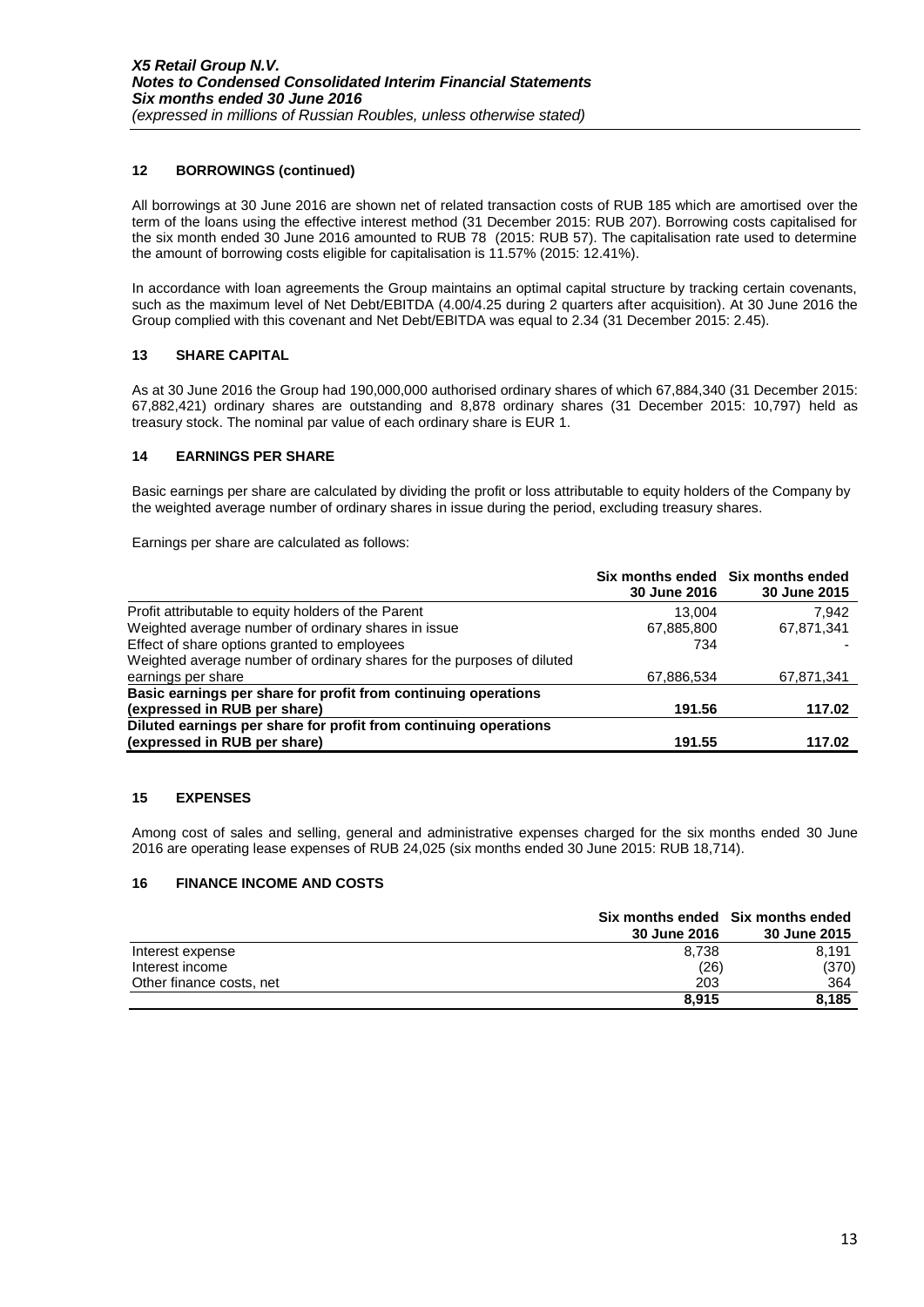## **17 SHARE-BASED PAYMENTS**

#### *Employee stock plan*

In 2010 the Group introduced its next generation long term incentive plan in the form of a Restricted Stock Unit Plan (RSU Plan) for its key executives and employees. Each Restricted Stock Unit (RSU) that may be granted under the RSU Plan carries the right to one GDR. The programme runs in several tranches granted over the period starting May 2010. Starting from 2013 only members of the Supervisory Board are granted conditional RSUs, which are not subject to performance criteria. The General Meeting of Shareholders determines the number of conditional RSUs granted to members of the Supervisory Board. The RSU Plan, as well as the first tranche of conditional RSUs in favour of members of the Supervisory Board, was approved by Annual General Meeting of Shareholders on 25 June 2010. During the six months ended 30 June 2016 13,147 GDRs out of 91,888 vested under the second tranche in 2014 were waived in exchange for cash compensation. In May 2016 the Group vested 25,843 GDRs under the fourth tranche of long term incentive plan out of treasury stock, 5,021 of them were waived and the remaining 20,822 GDRs were locked-in for 2 years in accordance with RSU plan rules. The fifth, sixth and seventh tranches will vest on 19 May 2017, 19 May 2018 and 19 May 2019 respectively. Upon vesting the RSUs are converted into GDRs registered in the participant's name. Subsequently, GDRs are subject to a two-year lock-in period during which period the GDRs cannot be traded.

In total, during the six months ended 30 June 2016 the Group recognised loss related to the RSU plan in the amount of RUB 14 (gain during six months ended 30 June 2015: RUB 12). At 30 June 2016 the equity component was RUB 52 (31 December 2015: RUB 37). The fair value of services received in return for the conditional RSUs granted to employees is measured by reference to the market price of the GDRs which is determined at grant date.

Details of the conditional rights outstanding during the six months ended 30 June 2016 and 30 June 2015 were as follows:

|                                      | 30 June 2016                       |                                        | 30 June 2015                       |                                        |  |
|--------------------------------------|------------------------------------|----------------------------------------|------------------------------------|----------------------------------------|--|
|                                      | Number of<br>conditional<br>rights | Weighted<br>average<br>fair value, RUB | Number of<br>conditional<br>rights | Weighted<br>average<br>fair value, RUB |  |
| Outstanding at the beginning of the  |                                    |                                        |                                    |                                        |  |
| period                               | 123.123                            | 765.23                                 | 235,425                            | 659.61                                 |  |
| Granted during the period            | 68.543                             | 1.294.78                               | 47.438                             | 1,033.57                               |  |
| Transferred under vesting            | (25, 843)                          | 577.63                                 | (87, 947)                          | 707,90                                 |  |
| Waived of previously vested          | 18.168                             | 890.28                                 | 25.931                             | 889,66                                 |  |
| Forfeited during the period          | (28,527)                           | 785.33                                 | (97.724)                           | 725.65                                 |  |
| Outstanding at the end of the period | 155.464                            | 1.041.81                               | 123.123                            | 765.23                                 |  |

#### **18 INCOME TAX**

|                                      | Six months ended Six months ended |              |
|--------------------------------------|-----------------------------------|--------------|
|                                      | <b>30 June 2016</b>               | 30 June 2015 |
| Current income tax charge            | 1.898                             | 3.745        |
| Deferred income tax charge/(benefit) | 2.189                             | (737)        |
| Income tax charge for the period     | 4.087                             | 3,008        |

The annual effective tax rate is estimated by the Group to be at the level of 21-23%. The actual effective tax rate for the six months ended 30 June 2016 approximates the estimated value.

As at 30 June 2016 37 Russian subsidiaries of the Group are the members of the CGT (consolidated group of taxpayers) with ZAO "Torgovy Dom "PEREKRESTOK" acting as the responsible CGT member.

Unused tax losses are available for carry forward for a period not less than six years depending on the tax residence of each company of the Group.

#### **19 SEASONALITY**

The Group experiences seasonal effects on its business – increased customer activity in December results in an increase in sales made by the Group (approximately 25-40% higher than annual monthly average). The majority of expenses have the same trend as sales with the following exceptions: utility expenses are normally higher during winter period due to increased electricity and heating service consumption.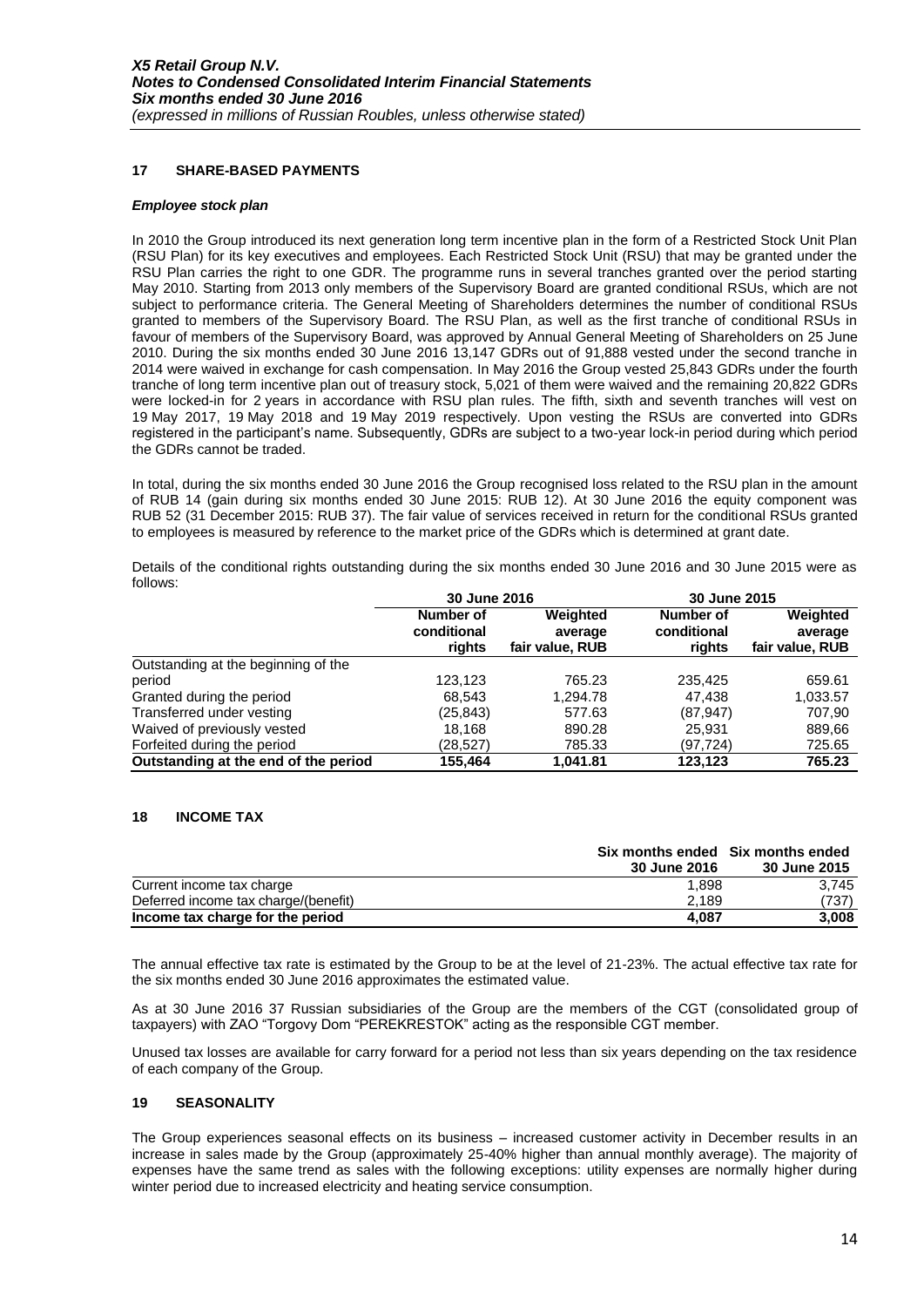## **20 FINANCIAL RISKS MANAGEMENT**

The Group's activities expose it to a variety of financial risks: market risk (including currency risk and interest rate risk), credit risk and liquidity risk. The condensed consolidated interim financial statements do not include all financial risk management information and disclosures required in the annual consolidated financial statements; they should be read in conjunction with the Group's annual consolidated financial statements as at 31 December 2015. There have been no changes in the risk management department since year end or in any risk management policies.

#### *Market risk – Interest rates risk*

As at 30 June 2016 the Group has no significant floating interest-bearing assets and liabilities, the Group's income, expenses and operating cash inflows and outflows are substantially independent of changes in market interest rates.

## *Liquidity risk*

Compared to 31 December 2015, there was no material change in the contractual undiscounted cash outflows for financial liabilities.

At 30 June 2016 the Group had net current liabilities of RUB 78,058 (31 December 2015: RUB 82,175) including short-term borrowings of RUB 43,063 (31 December 2015: RUB 42,670).

At 30 June 2016 the Group had available bank credit lines of RUB 156,475 (31 December 2015: RUB 140,176).

At 30 June 2016 the Group had RUB bonds available for issue on MICEX of RUB 5,000 (31 December 2015: RUB 15,000).

## **21 FAIR VALUE OF FINANCIAL INSTRUMENTS**

Fair value is the price that would be received to sell an asset or paid to transfer a liability in an orderly transaction between market participants at the measurement date. The best evidence of fair value is price in an active market. An active market is one in which transactions for the asset or liability take place with sufficient frequency and volume to provide pricing information on an ongoing basis.

The estimated fair values of financial instruments have been determined by the Group using available market information, where it exists, and appropriate valuation methodologies. However, judgement is necessarily required to interpret market data to determine the estimated fair value.

*Financial assets carried at amortised cost.* The fair value of floating rate instruments is normally their carrying amount. The estimated fair value of fixed interest rate instruments is based on estimated future cash flows expected to be received discounted at current interest rates for new instruments with similar credit risk and remaining maturity. Discount rates used depend on credit risk of the counterparty.

The carrying amount of cash and cash and trade and other financial receivables and approximates their fair value.

*Liabilities carried at amortised cost.* The fair value of bonds is based on quoted market prices. Fair values of other liabilities are determined using valuation techniques.

The fair value of bonds traded on the MICEX is determined based on active market quotations and amounted to RUB 25,060 at 30 June 2016 (31 December 2015: RUB 22,856). The measurement is classified in level 1 of the fair value hierarchy. The carrying value of these bonds amounted to RUB 24,988 at 30 June 2016 (31 December 2015: RUB 22,987) (Note 11). The fair value of long-term borrowings amounted to RUB 100,585 at 30 June 2016 (31 December 2015: RUB 98,018). The measurement is classified in level 3 of the fair value hierarchy and is determined based on expected cash flows discounted using interest rate of similar instruments available on the market. The sensitivity analysis shows that the increase/decrease of the effective interest rate by 10% leads to the decrease/increase of fair value of long-term borrowings by RUB 1,541 at 30 June 2016. The fair value of short-term borrowings was not materially different from their carrying amounts.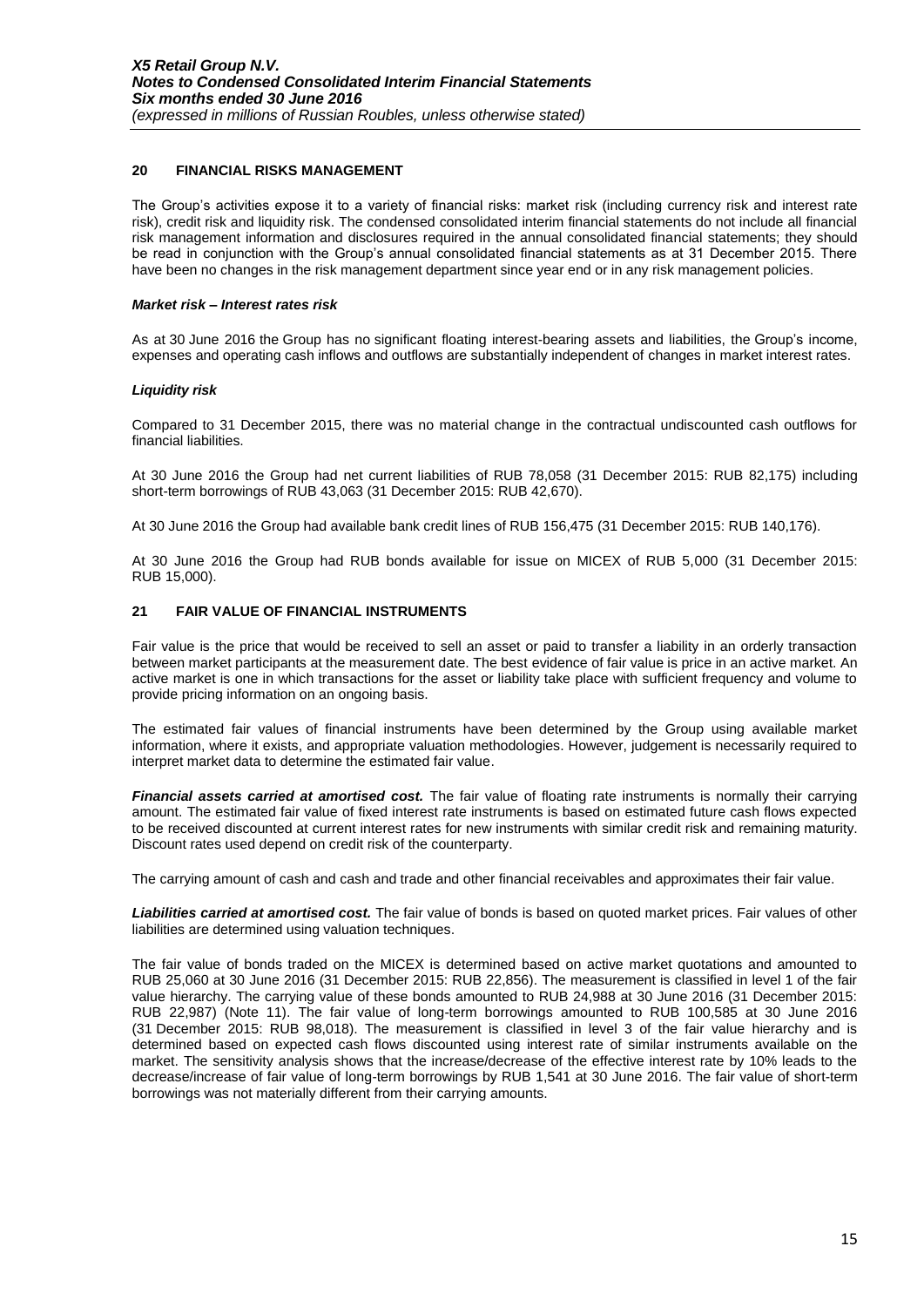## **22 COMMITMENTS AND CONTINGENCIES**

#### **Commitments under operating leases**

At 30 June 2016, the Group operated 6,173 stores through rented premises (31 December 2015: 5,270 stores). There are two types of fees in respect of operating leases payable by the Group: fixed and variable (contingent rent). For each store fixed rent payments are defined in the lease contracts. The variable part of rent payments is predominantly denominated in RUB and normally calculated as a percentage of turnovers. Fixed rent payments constitute the main part of operating lease expenses of the Group as compared to the variable fees.

The Group entered into a number of short-term and long-term lease agreements which are cancellable by voluntary agreement of the parties or by payment of termination compensation. The expected annual lease payments under these agreements amounts to RUB 26,507 (net of VAT) (2015: RUB 26,211).

#### **Capital expenditure commitments**

At 30 June 2016 the Group contracted for capital expenditure of RUB 12,351 (net of VAT) (31 December 2015: RUB 7,271).

#### **Long-term incentive programme**

The long-term incentive programme (LTI) is a programme in several stages which runs until 31 December 2019. LTI targets have been structured to align the long-term interests of shareholders and management. The targets represent the Group's long-term ambitions, with a specific focus on net revenue and market share relative to the competition, without sacrificing EBITDA margin. The size of each individual cash award is based on pre-determined score reflecting the participant's role and function within the Group and his or her contribution to meeting the LTI targets, both at individual and team level. The total long-term incentive opportunity may be adjusted either upwards or downwards, based on performance against non-financial individual targets determined at the discretion of the Supervisory Board.

The total available fund for all payouts and all stages under the LTI programme is capped at 12% of EBITDA in the year that the main performance target is achieved.

As per 31 December 2015 the targets set for the first stage of the LTI were achieved, as specific comparative performance indicators were met, and EBITDA also exceeded the target threshold, and expenses of RUB 3.2 billion related to the LTI were recognised in 2015.

For the year ended 31 December 2016 the Group currently assesses the possible expenses attributable to the program, that are more than remote, but for which no liability is required to be recognised under IFRS, as RUB 1.5 billion.

#### **Taxation environment**

Russian tax, currency and customs legislation is subject to varying interpretations and changes which can occur frequently. Management's interpretation of these legislative areas as applied to the transactions and activities of the Group may be challenged by the relevant regional and federal authorities. It is not practical to determine the amount of unasserted claims that may manifest, if any, or the likelihood of any unfavourable outcome. Should the Russian authorities decide to issue a claim and prove successful in court, they would be entitled to recover the amount claimed, together with fines amounting to 20% of such amount and interest at the rate of 1/300 of the Central Bank of the Russian Federation rate for each day of delay for late payment of such amount. Fiscal periods remain open to review by the authorities in respect of taxes for three calendar years preceding the year of review. Under certain circumstances reviews may cover longer periods.

Russia has transfer pricing rules generally aligned with the international transfer pricing principles developed by the Organisation for Economic Cooperation and Development (OECD). The transfer pricing legislation provides the possibility for tax authorities to make transfer pricing adjustments and impose additional tax liabilities in respect of controlled transactions (transactions with related parties and some types of transactions with unrelated parties), provided that the transaction price is not arm's length. Given that the concept of the Russian transfer pricing rules is rather new and the practice is not yet developed, the impact of any challenge of the Group's transfer prices cannot be reliably estimated; however, it may be significant to the financial conditions and/or the overall operations of the Group. The level of impact is not expected to be significant since the prices of transactions between related parties which are the members of CGT (consolidated group of taxpayers) are not subject to transfer pricing control. Management believes that its pricing policy is arm's length and it has implemented internal controls to be in compliance with the transfer pricing legislation.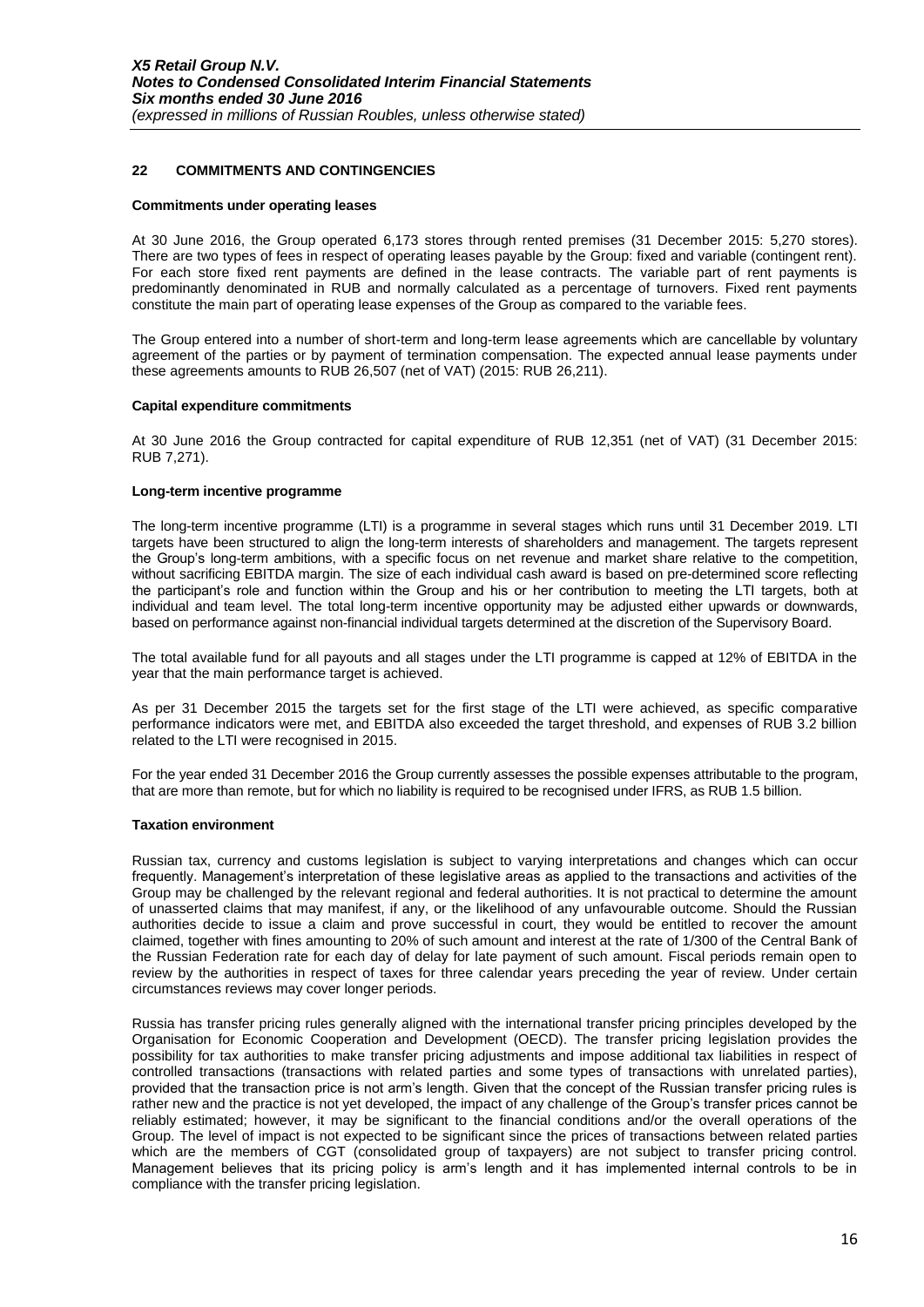# **22 COMMITMENTS AND CONTINGENCIES (continued)**

Starting 2015 the "de-offshorisation law" came into force introducing the following rules and concepts which may have an impact on the Group's operations:

## *The concept of beneficial ownership*

The possibility to apply the reduced tax rates to the income paid to foreign companies of the Group allowed under double tax treaties (DTTs) will depend on whether the company receiving such income is its beneficial owner. When determining the beneficial owner status of a foreign company the functions it performs and the risks it undertakes should be tested. It will be also considered whether such income was transferred (fully or in part) to another company. Given that the concept of beneficial ownership is rather new and the practice is not yet developed, the impact of any challenge of application of the reduced tax rates to the income paid to foreign Group companies cannot be reliably estimated, however, it may be significant to the financial conditions and/or the overall operations of the Group.

Management believes that the Group's foreign companies receiving income from Russia are beneficial owners of that income and the reduced tax rates are correctly applied in accordance with the relevant DTTs.

## *Broader rules for determining the tax residency of legal entities*

Starting 2015, more specific and detailed rules were put in place establishing when foreign entities can be viewed as managed from Russia and consequently can be deemed Russian tax residents. Russian tax residency means that such legal entities' worldwide income will be taxed in Russia. The Group comprises companies incorporated outside of Russia. The tax liabilities of the Group were determined on the assumption that these companies were not subject to Russian profits tax, because they did not have a permanent establishment in Russia and were not Russian tax residents by way of application of the new tax residency rules. This interpretation of relevant legislation in regard to the Group companies incorporated outside of Russia may be challenged. Given that the concept of the Russian broader rules for determining the tax residency of legal entities is rather new and the practice is not yet developed, the impact of any such challenge cannot be reliably estimated currently; however, it may be significant to the financial position and/or the overall operations of the Group.

# *Controlled foreign company rules ("CFC rules")*

The CFC rules require Russian tax residents (individuals and companies) to disclose their foreign participations and to pay tax on profits generated by controlled foreign companies. According to the CFC rules the tax base of Russian entities would be determined on the basis of the overall financial results of the activities of a Russian entity and foreign companies controlled by that entity. Effectively, tax would be levied on income of foreign companies that are directly or indirectly controlled by Russian legal entities (or physical persons) if those foreign companies do not distribute profit to a Russian shareholder, conduct passive operations and are not subject to taxes. The Group has only one CFC, which activity does not generate material profit. So there are no significant consequences of CFC rules for the Group.

#### **Tax contingencies, commitments and risks**

Russian tax legislation does not provide definitive guidance in many areas. Recent events within the Russian Federation suggest that the tax authorities may be taking a more assertive position in their interpretation of the legislation and assessments, and it is possible that transactions and activities that have not been challenged in past may be challenged as not having been in compliance with Russian tax laws applicable at the relevant time. In particular, the Supreme Court issued guidance to lower courts on reviewing tax cases providing a systematic roadmap for anti-avoidance claims, and it is possible that this will significantly increase the level and frequency of tax authorities scrutiny. As a result, significant additional taxes, penalties and interest may be assessed.

From time to time, the Group adopts interpretations of such uncertain areas that reduce the overall tax rate of the Group. As noted above, such tax positions may come under heightened scrutiny as a result of recent developments in administrative and court practices; the impact of any challenge by the tax authorities cannot be reliably estimated; however, it may be significant to the financial condition and operations of the entity.

Management regularly reviews the Group's taxation compliance with applicable legislation, laws and decrees and current interpretations published by the authorities in the jurisdictions in which the Group has operations. Furthermore, management regularly assesses the potential financial exposure relating to tax contingencies for which the three years tax inspection right has expired but which, under certain circumstances, may be challenged by the regulatory bodies. From time to time potential exposures and contingencies are identified and at any point in time a number of open matters may exist.